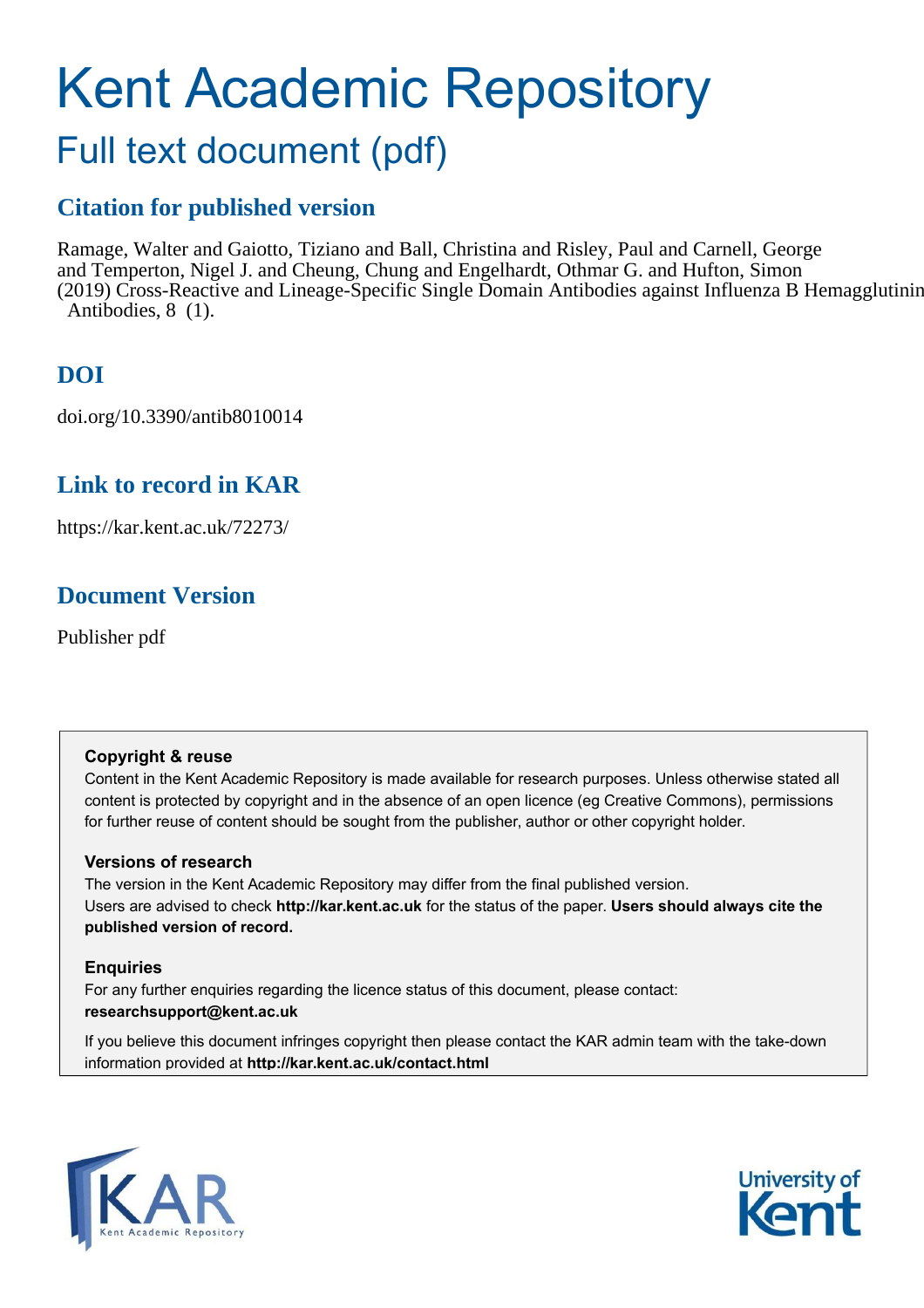

*Article* 

## **Cross-Reactive and Lineage-Specific Single Domain Antibodies against Influenza B Hemagglutinin**

#### **Walter Ramage <sup>1</sup> , Tiziano Gaiotto <sup>1</sup> , Christina Ball <sup>1</sup> , Paul Risley <sup>1</sup> , George W. Carnell <sup>3</sup> , Nigel Temperton <sup>3</sup> , Chung Y. Cheung <sup>2</sup> , Othmar G. Engelhardt <sup>2</sup> and Simon E. Hufton 1, \***

- 1 Biotherapeutics Division, National Institute for Biological Standards and Control, Blanche Lane, South Mimms, Potters Bar, Hertfordshire, EN6 3QG UK; walter.ramage@nibsc.org (W.R.); Tiziano.Gaiotto@gmail.com (T.G.); chris.ball@nibsc.org (C.B.); paul.risley@nibsc.org (P.R.);
- 2 Division of Virology, National Institute for Biological Standards and Control, Blanche Lane, South Mimms, Potters Bar, Hertfordshire, EN6 3QG UK; chung.cheung@hli.ubc.ca (C.Y.C.); othmar.engelhardt@nibsc.org (O.G.E.)
- 3 Infectious Diseases and Allergy Group, School of Pharmacy, University of Kent, Kent, ME4 4TB, UK; g.carnell@gmail.com (G.W.C.); n.temperton@kent.ac.uk (N.T.)
- **\*** Correspondence: simon.hufton@nibsc.org

Received: 11 January 2019; Accepted: 1 February 2019; Published: 10 February 2019

**Abstract:** Influenza B virus (IBV) circulates in the human population and causes considerable disease burden worldwide, each year. Current IBV vaccines can struggle to mount an effective crossreactive immune response, as strains become mismatched, due to constant antigenic changes. Additional strategies which use monoclonal antibodies, with broad reactivity, are of considerable interest, both, as diagnostics and as immunotherapeutics. Alternatives to conventional monoclonal antibodies, such as single domain antibodies (NanobodiesTM) with well-documented advantages for applications in infectious disease, have been emerging. In this study we have isolated single domain antibodies (sdAbs), specific to IBV, using alpacas immunised with recombinant hemagglutinin (HA) from two representative viruses, B/Florida/04/2006 (B/Yamagata lineage) and B/Brisbane/60/2008 (B/Victoria lineage). Using phage display, we have isolated a panel of single domain antibodies (sdAbs), with both cross-reactive and lineage-specific binding. Several sdAbs recognise whole virus antigens, corresponding to influenza B strains included in vaccines spanning over 20 years, and were capable of neutralising IBV pseudotypes corresponding to prototype strains from both lineages. Lineage-specific sdAbs recognised the head domain, whereas, sdAbs identified as crossreactive could be classified as either head binding or stem binding. Using yeast display, we were able to correlate lineage specificity with naturally occurring sequence divergence, at residue 122 in the highly variable 120 loop of the HA1 domain. The single domain antibodies described, might have applications in IBV diagnostics, vaccine potency testing and as immunotherapeutics.

**Keywords:** influenza; influenza B virus; hemagglutinin; single domain antibody; NanobodyTM; phage display; yeast display; epitope mapping

#### **1. Introduction**

Seasonal influenza caused by the influenza A virus (IAV) and the influenza B virus (IBV) remains a considerable public health challenge [1]. IBV has received less attention than IAV, largely because it does not cause pandemics as there are no naturally occurring, non-human reservoirs to facilitate the extensive antigenic changes, characteristic of a pandemic. However, there has been a recent increase in the rate of IBV infection, globally, with between 20–30% of the total influenza burden now due to influenza B [2]. Current vaccines can struggle to induce sufficient levels of crossprotective immunity against IBV and strains often become mismatched, due to the constant antigenic

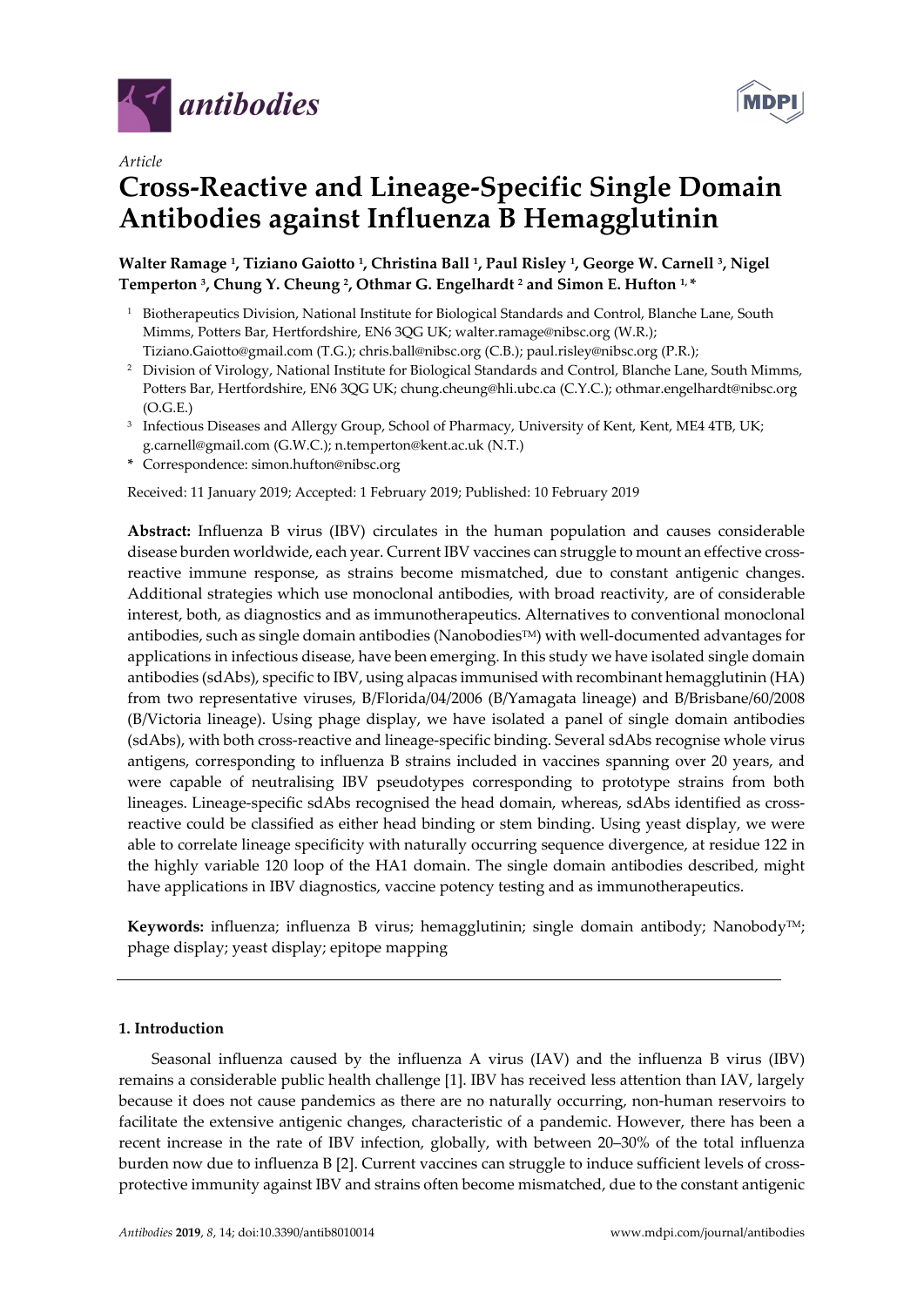changes in the influenza virus [3]. The virus also co-circulates as two antigenically distinct lineages and, therefore, the dominant circulating lineage must be predicted for inclusion in the trivalent vaccine. This highlights the need to develop additional approaches to both treat and protect from the influenza B virus infection. Passive immunotherapy, using broadly neutralising antibodies against the major viral coat protein hemagglutinin (HA), is one approach that has shown great promise for the treatment of IAV infection [4]. The precursor HA protein (HA0) is cleaved by the host proteases into a form that comprises a highly variable distal head domain, HA1, and a more conserved proximal stem region, HA2 [5]. Most broadly, neutralising anti-HA monoclonal antibodies that have been described to date, target the HA stem of IAV [6,7,8]; however, monoclonal antibodies with broad reactivity have been described, which bind the more variable head domain, using a single CDR3 loop for antigenic recognition [9]. The more recently reported broadly neutralising monoclonal antibodies against IBV have also shown the presence of conserved epitopes, in both the stem region and the head domain [10,11,12]. A feature common between the broadly neutralising human monoclonal antibodies against both IBV and IAV, is the low levels of somatic hypermutation and 'heavy-chainonly' binding [7,10]. 'Heavy-chain-only' binding has been suggested to be the preferred mode of binding to influenza HA, as has been described for HIV [13]. These observations highlight that the VL domain might not be required for binding occluded epitopes onto the HA stem. Guided by these observations, we have isolated naturally occurring 'heavy-chain-only' antibodies from camelids (also known as NanobodiesTM), believing their small size, single domain structure and long CDR3 loops make this unique antibody format well-equipped to access similar HA stem epitopes [14,15,16].

In the 1980ís, the influenza B virus diverged to give two distinct lineages, termed the B/Yamagata/16/88 and B/Victoria/2/87 lineages [17]. Although the HA stem region remains highly conserved, the head domain has diverged to become sufficiently antigenically and genetically distinct, to warrant an independent inclusion in the current quadrivalent influenza vaccines [18]. The inclusion of seasonal strains from both IBV lineages, in turn, presents a challenge for both vaccine production and potency determination. Separate monoclonal antibodies, with either B-Victoria or B-Yamagata lineage-specific recognition could find applications in determining the individual antigenic content of each IBV lineage strain included in the seasonal vaccines [19]. However, the challenge in identifying lineage-specific binding antibodies is that, such epitopes are expected to be in the more variable head domain of the HA and, as such, are susceptible to antigenic change with associated loss of reagent binding. The degree of antigenic divergence, tolerated by a given monoclonal antibody binding to the variable head domain, which is subject to constant selective pressure to change, to some extent, is determined by the size of the epitope footprint. It is interesting to speculate that a small epitope footprint could be an advantage, as there may be less amino acid mutations that can impact antibody reagent binding. Single domain antibodies isolated from camelids, have preferences for smaller crevices and clefts on protein surfaces, as compared to the conventional two-chain monoclonal antibodies, which generally bind to larger flatter epitopes [20,21]. As such, single domain antibodies (sdAbs) may have a smaller epitope footprint and, therefore, might be able to retain binding to a constantly changing virus, for longer. In addition, human monoclonal antibodies to the HA head domain derived from either naturally infected or vaccinated patients might have already contributed to the antigenic pathways of viral escape and might be pre-ordained to the loss of binding. For these reasons, we have chosen to isolate the IBV lineage-specific sdAbs, rather than the conventional MAbs (Monoclonal Antibodies), believing that this unique antibody format could also form the basis of a robust and durable immunoassays for potency determination of the IBV containing vaccines [19].

By immunising alpacas with recombinant HA and the selection of phage display libraries, we have isolated sdAbs with both cross-reactivity and lineage-specific recognition. Through combining conventional phage display selections and next-generation sequencing, we have isolated rare sdAbs with either B-Victoria or B-Yamagata lineage specificity. We have grouped sdAbs, on the basis of head or stem binding, and used yeast display, to further de-lineate an epitope associated with B-Victoria lineage-specific recognition. The potential applications of these different classes of sdAbs for applications in the IBV vaccine potency assays and as immunotherapeutics, are also discussed.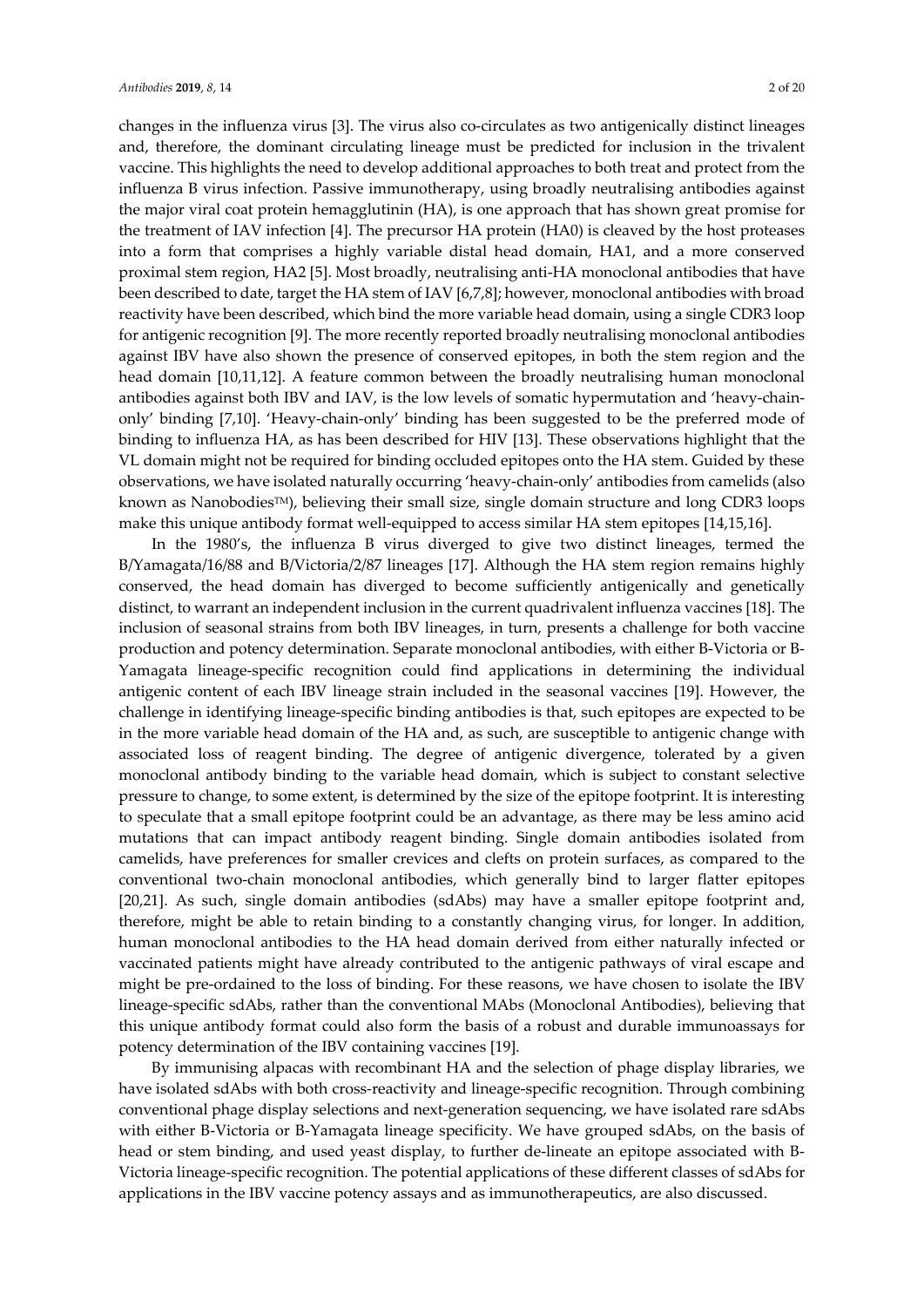#### **2. Materials and Methods**

#### *2.1. Influenza Antigens and Immunisation of the Alpacas*

The virus antigen standards used in this study were B/Brisbane/60/2008 (National Institute for Biological Standards and Control (NIBSC) 14/146), B/Malaysia/2506/2004 (NIBSC 08/184), B/Shangdong/9/97 (NIBSC 04/128), B/Victoria/2/87 (NIBSC 87/774) of the B-Victoria lineage; the B/Yamagata/16/88 (NIBSC 92/628), B/Yamanashi/166/98 (NIBSC 99/586), B/Harbin/7/94 (NIBSC 97/748), B/Jiangsu/10/2003 (NIBSC 04/202), B/Florida/4/2006 (NIBSC 08/140), B/Massachusetts/02/2012 (NIBSC 13/106), B/Phuket/3037/2013 (NIBSC 14/252), B/Utah/9/2014 (NIBSC 15/100) of the B-Yamagata lineage; and the pre-lineage split strain B/HongKong/8/73 (NIBSC 79/568). Seasonal H1N1 strain A/Brisbane/10/2007 (NIBSC 08/278) was used as a negative control. Purified recombinant hemagglutinins used in this study were B/Brisbane/60/2008 (B-Victoria) and B/Florida/04/2006 (B-Yamagata) (Protein Sciences™, Meriden, CT, USA). Purified HA1 head domains from B/Brisbane/60/2008 (B-Victoria) and B/Florida/04/2006 (B-Yamagata) were also used (Sino BiologicalsTM, Beijing, China). Juvenile male alpacas were purchased through the Royal Veterinary College, Hertfordshire, UK. All experiments were reviewed by a local ethics committee and performed under a U.K Home Office licence PPL 80/2581. A blood sample, prior to immunization, was obtained from the external jugular vein and this was followed by four intramuscular injections on day 0 (primary immunisation), 21, 43 and 71, with injections being administered to the rear legs (thigh region) on days 0 and 43, and to the front legs (thigh region) on days 21 and 71. The primary immunisation consisted of 50 µg of recombinant HA B/Brisbane/60/2008 (B-Victoria) or B/Florida/04/2006 (B-Yamagata) (ProteinSciences<sup>TM</sup>) in 400 µL of sterile PBS (phosphate buffered saline), which was emulsified with 800 µL of Freund's complete adjuvant (Sigma Aldrich St. Louis, MO, USA), just prior to immunisation. Similarly, the three booster injections of 50  $\mu$ g of the same recombinant HA as the primary immunisation in Freund's incomplete adjuvant (Sigma), were administered. Approximately four days after each injection, a 10 mL blood sample was collected from the external jugular vein, from which the serum was prepared, after allowing the blood to clot overnight at 4 °C.

#### *2.2. Construction and Selection of the Phage-Displayed Libraries*

For the antibody library construction, approximately 10 mL blood samples were collected into the heparinised tubes, from an immunised alpaca. Peripheral blood mononuclear cells were purified using a Ficol Hypaque centrifugation procedure (Sigma) and RNA was extracted using a RiboPure™ RNA extraction kit (Novagen, Thermo Fisher Scientific, Waltham, MA, USA) following the manufacturer's instructions. First strand cDNA synthesis was performed using Superscript IIITM reverse transcriptase (Invitrogen, Thermo Fisher Scientific, Waltham, MA, USA) and oligo-dT primer with 200 ng of total RNA per reaction. Primary PCR and secondary PCR to recover the alpaca *VHH* genes (DNA encoding the variable region of the heavy-chain-only antibodies) appended with *Sfi*1 and *Not*1 restriction sites were carried out, as previously described [14]. Approximately 5 µg of the VHH antibody DNA was digested by the *Not*1 and *Sfi*I restriction enzymes (New England BioLabs, Ipswich, MA, USA) and then ligated into a phage-display vector, pNIBS-1, which contains a His tag for sdAb purification, a Myc tag for detection and a suppressible stop codon for soluble expression [14]. After purification (Qiagen, Hilden, Germany), the ligation mix was transformed into the TG1 electro-competent cells (Agilent, Santa Clara, CA, USA), using electroporation. Phage antibody library selections were performed using immunotubes (Nunc, Thermo Fisher Scientific, Waltham, MA, USA) coated overnight, at 4 °C, with 1 mL of the 10 µg/mL recombinant HA (Protein Sciences<sup>TM</sup>) in PBS or the whole virus antigen standards reconstituted in PBS [14].

#### *2.3. Antibody Expression and Screening*

Individual colonies from each round of selection were picked and grown overnight, at 37 °C, in 2 × TY supplemented with carbenicillin (100 µg/mL) and 2.0% (*w*/*v*) glucose and plasmid DNA was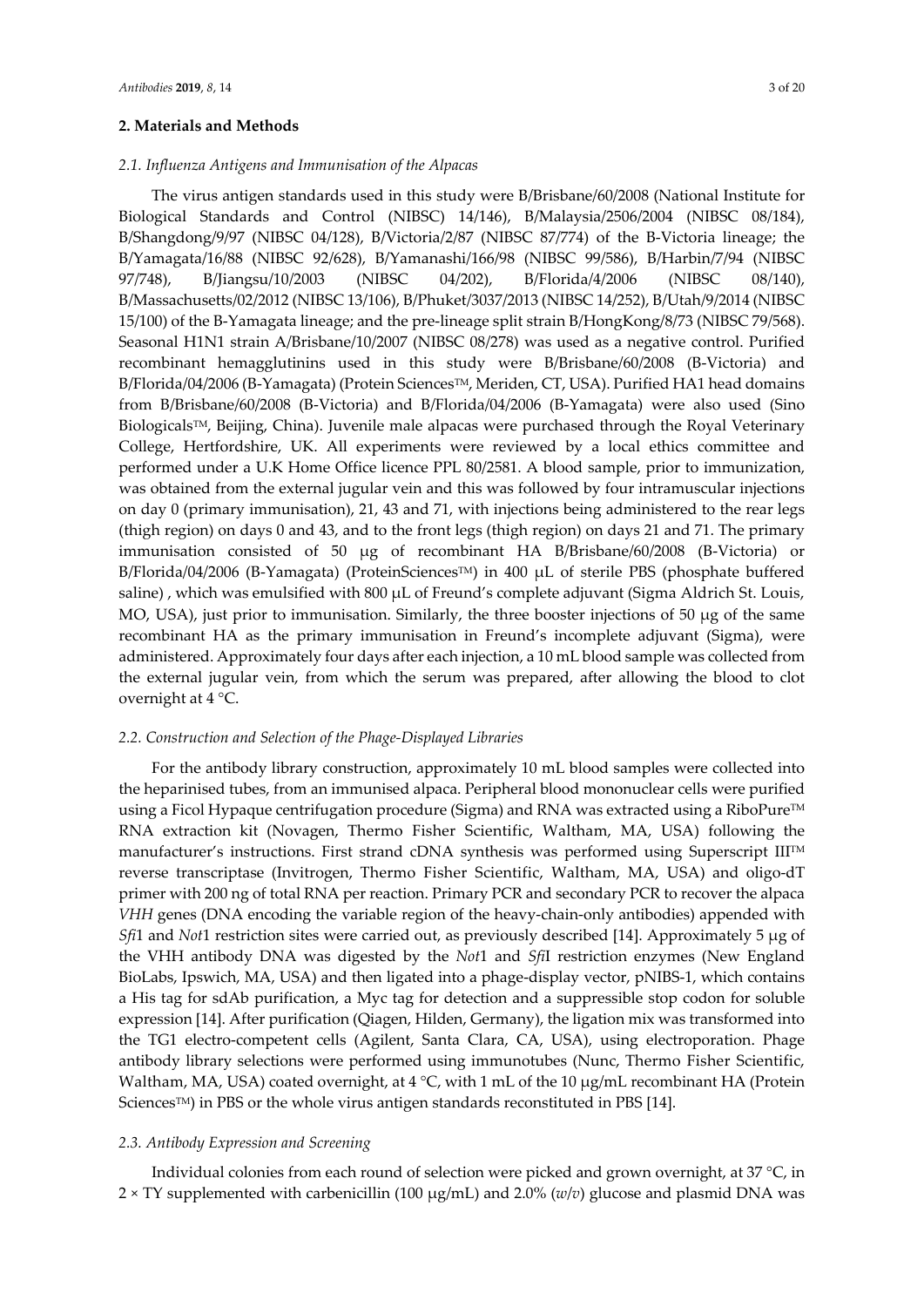isolated (Qiagen, Hilden, Germany). Cloned VHH genes were sequenced, aligned and grouped, according to the CDR3 length and homology. CDR3 sequences of high homology and identical length were assumed to have been derived from clonally related B cells and were likely to bind to the same, or overlapping, epitope on HA. Representative members from each proposed epitope group were expressed and purified. For single domain antibody production, pNIBS-1 clones were transformed into the non-suppressor *Escherichia coli* strain WK6 (New England Biolabs). Soluble antibody expression was induced with the addition of IPTG to the 1 mM final concentration, followed by a further incubation, overnight, at 30 °C. Periplasmic extracts were prepared [14] and purified by immobilised metal chelate chromatography (IMAC), using Ni-NTA spin columns (Qiagen) or TALON<sup>™</sup> resin (Clontech, Takara Bio Inc. Mountain View, CA, USA), according to manufacturer's instructions, depending on the scale. Purified samples were then dialysed, using Slide-A-Lyzer cassettes with a 3.5 kDa molecular weight cut-off (Pierce, Thermo Fisher Scientific, Waltham, MA, USA) into the PBS and the size and purity assessed by the SDS-PAGE. Purified single domain antibodies were screened for binding to the recombinant HAs and to the influenza virus antigen standards. Influenza virus antigen standards (National Institute for Biological Standards and Control, NIBSC) were reconstituted in 1 mL sterile water and then diluted 1/20 in PBS (prior to incubation) overnight, at  $4 \degree C$ , in a 96-well plate (Nunc), followed by ELISA using an HRP (horseradish peroxidase) conjugated anti-c-Myc secondary reagent and TMB (3,3',5,5' tetramethylbenzidine) detection at OD450nm [14].

#### *2.4. Analysis Using Surface Plasmon Resonance*

For binding and affinity ranking, a BIAcore T100 machine (GE Healthcare, Marlborough, MA, USA) was used, in combination with a single-cycle kinetics procedure [22]. In brief, the purified recombinant hemagglutinins from different Influenza B viruses were immobilised onto a BIAcore™ CM5 chip in 10 mM sodium acetate pH 5.5, using an amine coupling kit (GE Healthcare), to approximately 3,000 RU. A concentration series from 1 nM-100 nM of purified sdAbs were run over the different antigen surfaces. A reference surface was subtracted, prior to evaluation of the sensorgrams, using the single-cycle kinetics procedure of the BIAevaluation<sup>TM</sup> software (GE Healthcare) and a 1:1 fitting model. Binding the full length HA0 or the head domain, HA1, of hemagglutinin was evaluated using the recombinant B-Victoria HA0, B/Brisbane/60/2008, and B-Yamagata HA0, B/Florida/04/2006, (Protein Sciences<sup>TM</sup>) or B-Victoria HA1, B/Brisbane/60/2008, and B-Yamagata HA1, B/Florida/04/2006, (Sino Biological Inc, Beijing, China).

#### *2.5. Next-Generation-Sequence-Assisted Single Domain Antibody Discovery*

Plasmid DNA was extracted from *E. coli* cultures grown from pre- and post-selection libraries (Figure 1), to obtain template DNA for the next-generation sequencing (NGS). A primary PCR reaction was performed using Phusion Hot Start II High Fidelity Polymerase (ThermoFisher Scientific) and the primers: NGS\_Alp\_Fr1\_Q (5'tcgtcggcagcgtcagatgtgtataagagacagCAGCCGGCCATGGCACAG-3') and NGS\_FR4\_Rev\_AD (5'gtctcgtgggctcggagatgtgtataagagacagTGAGGAGACGGTGACCTG-3'), which encoded the VHH gene flanking plasmid sequence (upper case) and adaptor sequences for the Nextera XT indexing (lower case), resulting in PCR products between 450bp and 550bp. The PCR products were purified (Qiagen) and used as a template for a secondary low-cycle number indexing PCR, using a Nextera XT indexing kit (Illumina, San Diego, CA, USA). Resulting PCR products were purified (Qiagen), quantified using the Qubit 2.0 fluorimeter (ThermoFisher Scientific) and the DNA1000 Kit (Agilent Technologies, Santa Clara, CA, USA), followed by quality checking, using the Bioanalyzer 2100 (Agilent Technologies). Samples were prepared and multiplexed for use with the MiSeq reagent kit  $v3 (2 \times 300)$ cycle) and run on the Illumina MiSeq, according to the manufacturer's protocol. The de-multiplexing and trimming of sequences were performed on the Illumina MiSeq instrument. Copy numbers of the individual CDR3's were obtained from the reverse read FastQ files, using the "antibody mining toolboxî [23]. Our intention at this stage was not a full-length sdAb repertoire analysis but to identify the unique high frequency CDR3's, which were highly enriched by the selection of Influenza B HA1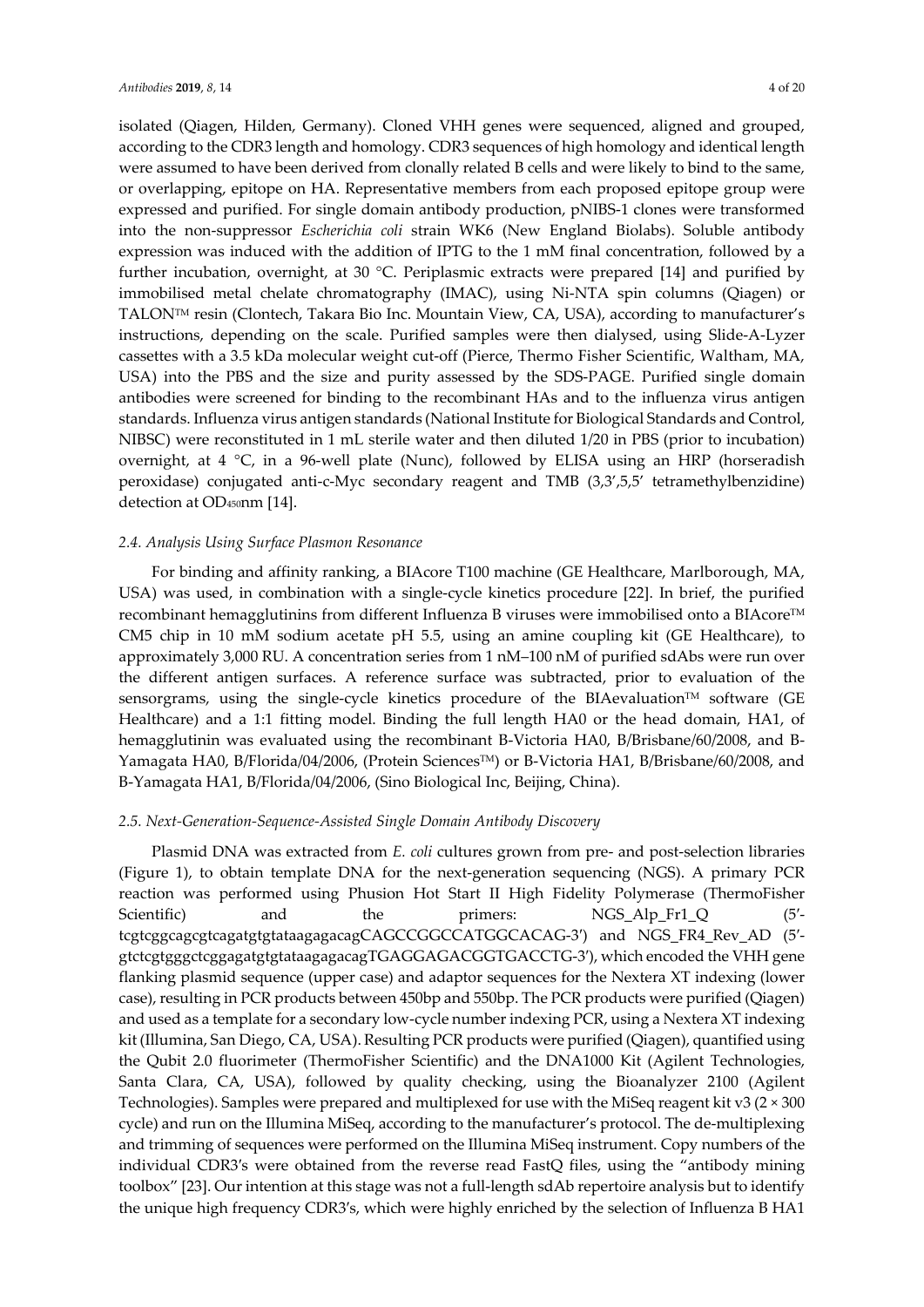domain, compared to their frequency in the original phage library. Relative frequency of each CDR3, as a percentage of the total, was determined by dividing the individual CDR3 copy number by a total CDR3 copy number ×100 (%RF) and the enrichment level (fold) was determined by the CDR3 %RF, after selection, divided by the CDR3 %RF, in the absence of any selection (the original phage library). Candidate CDR3's from the selections on recombinant HA1 that showed high levels of enrichment, were compared with the enrichment levels of the same CDR3's in the selections of full-length HA0. Full-length DNA sequence for four sdAbs containing these highly enriched candidate CDR3's were then obtained, using the DNA sequence of the CDR3 of interest, to search the reverse read FastQ file using the Geneious 7.1.2 (https//www.geneious.com), combining the sequences found with the corresponding forward reads from the forward FastQ file. Sequences were synthesised (IDT), the sdAbs were expressed and purified, as before, and the binding specificities were determined by ELISA.



**Figure 1.** Selection strategies to isolate cross-reactive and lineage-specific single domain antibodies (sdAbs) against influenza B hemagglutinin. The figure shows the immunisation approaches, selection and screening strategies. The number of VHH CDR3 sequences isolated from each approach is indicated.

#### *2.6. Lentiviral Pseudotype Assays*

Lentiviral pseudotypes were produced by transient co-transfection of HEK293T/17 cells, using polyethylenimine [24,25]. Plasmid p8.91 encodes the structural (gag, pol) genes, whereas, pCSFLW represents the genome incorporated into the pseudotypes, bearing the firefly luciferase reporter. Influenza B hemagglutinin genes, in the expression plasmid pI.18, were also added to this mix, alongside the Human Airway Trypsin (HAT) expression plasmid, pCAGGS-HAT to allow for HA0 to HA1/2 maturation. The pseudotype-based microneutralisation assay (pMN) was carried out in Nunc<sup>™</sup> F96 microplates (Thermo Fisher Scientific) [24,25]; 1:2 serial dilutions were performed with the relevant sdAbs, across the 96-well plate in a total of 50µL DMEM (10% foetal bovine serum, 1% penicillin/streptomycin). HIV-1-derived lentiviral pseudotypes, bearing the influenza B HA of choice, was then added to yield a relative luminescence unit (RLU) input of  $1.5 \times 10^6$  per well, in a total volume of 50  $\mu$ L [26]. The plates were then incubated in a humidified incubator at 37 °C, 5% CO<sub>2</sub>, for one hour, after which 1 × 10<sup>4</sup> HEK293T/17 cells were added, per well, in a total volume of 50µl. After 48h, the supernatants were removed and a 50:50 mix of PBS and Bright-Glo™ (Promega, Madison, WI, USA) was added to each well. Plates were incubated at room temperature, for five minutes, and then luminescence was read using a Glomax® luminometer (Promega). Results were normalised to cell and virus only controls, representing 100% and 0% neutralization, respectively, and IC<sub>50</sub> values were calculated by non-linear regression, using GraphPad 5 Prism.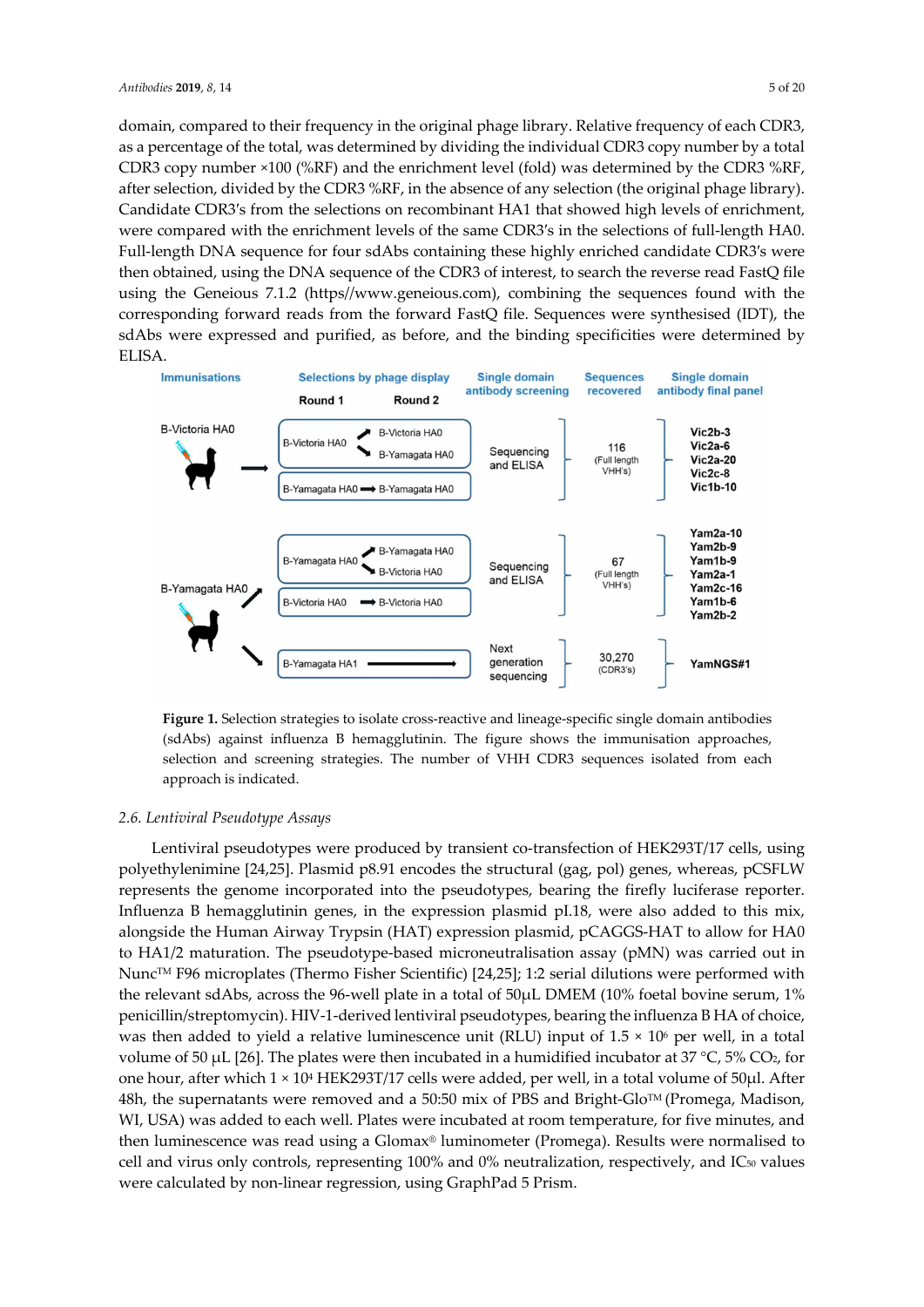#### *2.7. Construction and Screening of a Randomly Mutagenised HA Library Using Yeast Display*

The coding sequence of the Influenza B virus hemagglutinin (HA0) of the strain B/Brisbane/60/2008 (GenBank FJ766840.1, minus the N-terminal signal sequence and the C-terminal transmembrane domain, comprising amino acids D1-I534) was codon-optimised for expression in yeast and synthesised, with 5' *SfiI* and 3' *NotI* restriction sites (IDT). The construct was cloned as a *Sfi*I/*Not*I restriction fragment into the yeast display vector pNIBS-5 [16], which carried an SV5 tag, and transformed into *Saccharomyces. cerevisiae* EBY100 (Invitrogen), using a yeast transformation kit (Sigma).

A library of the HA0 mutants was generated by error-prone PCR, at a low error rate, to give approximately, 1 mutation per HA gene [16]. Approximately 20 µg of the HA0 error-prone PCR product was co-transformed with 20 µg of the *Sfi*1/*Not*1 digested pNIBS-5 vector, into the EBY100 competent cells, for a recombination between the PCR products and the yeast vector to take place in the yeast cells [16]. Standard procedures and recipes for growth, induction, yeast cell labelling, media and buffer preparation were used [16]. Staining for the sdAb binding to HA0 was performed by incubating yeast cells with 200 nM of purified sdAbs (c-Myc tagged), followed by a chicken anti c-Myc antibody (Bethyl Laboratories, Montgomery, TX, USA), and then by a goat-anti-chicken IgG AlexaFluor647-labelled secondary antibody (Jackson ImmunoResearch Europe, Ely, UK). Staining of yeast cells for HA0 display was performed by incubating yeast cells with mouse monoclonal anti-SV5 antibody (AbSerotec, Bio-Rad, Hercules, CA, USA), followed by a goat anti-mouse IgG AlexaFluor488-labelled secondary antibody (ThermoFisher scientific). Staining was performed simultaneously for the sdAb binding and the HA0 display. The mutant yeast library was grown in a selective medium for induction of the HA display and, approximately, 10<sup>6</sup> cells were co-stained with purified sdAbs at 200 nM, followed by anti-SV5 and anti-c-Myc detection antibodies, and then by fluorescent secondary antibodies, as above [16]. Flow cytometric cell sorting was performed using the BDAria III and FACSDiva software v8.0.1 (Becton Dickenson, Franklin Lakes, NJ, USA). A sorting gate was chosen to sort cells for the display of HA0 (by virtue of the anti-SV5 signal), but also for the absence of sdAb binding. A second round was then performed using the same conditions. Yeast DNA minipreps were made from the final round of sorting and transformed into the TG1 electrocompetent *Escherichia coli* cells (Agilent). Then, plasmids from single bacterial colonies were sequenced. Resulting sequences were aligned to wt HA0 (wild-type B/Brisbane/60/2008 HA0), using Geneious 7.1.2 (https//www.geneious.com) to identify candidate mutations. Plasmids containing single residue candidate mutations were re-created, where required, using the QuikChangeII site directed mutagenesis kit (Agilent) and re-transformed into yeast cells. Individual yeast clones containing either a mutant HA0 or a yeast containing the wt HA0, were grown in a selective medium, for induction of the HA display and cells stained for display and sdAb binding, as above. Binding of each sdAb to each mutant HA0 and wt HA0 yeast clone was determined by flow cytometry on a FACS CantoII flow cytometer (Becton Dickinson). Data collection and analysis was performed using the FACSDiva and FlowJo v10, (LLC, Ashland, OR, USA) software.

#### **3. Results**

#### *3.1. Isolation and Characterisation of Cross-Reactive and Lineage-Specific Single Domain Antibodies against the Influenza B Hemagglutinin*

Two phage displayed sdAb libraries were constructed from purified peripheral blood mononuclear cells of alpacas immunised with recombinant HA0 from the representative B-Victoria (B/Brisbane/60/2008) or B-Yamagata (B/Florida/04/2006) lineage viruses. The size of the B-Victoria library was 9.4 × 10<sup>7</sup> independent clones and the B-Yamagata library was 3.7 × 107 independent clones. Each phage library was selected for two rounds on the HA antigen used for immunization, for an unbiased recovery of all sdAbs binding to the immunogen. To bias for the selection of cross-reactive sdAbs, a second strategy was also performed, by alternating selections between the B-Victoria lineage and the B-Yamagata lineage antigens (Figure 1).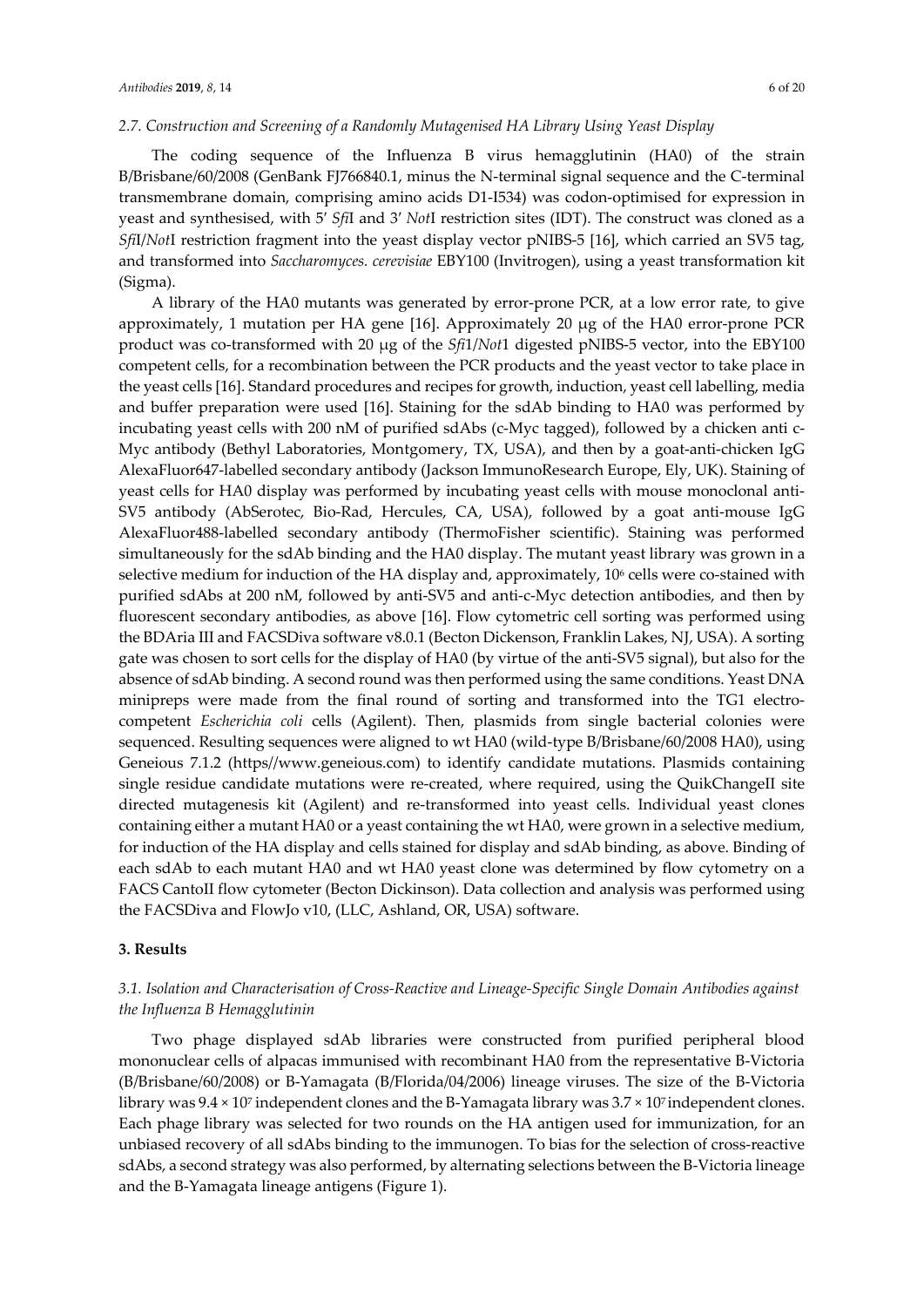After selection, sdAbs were sequenced and grouped into clonally related families, based on the CDR3 sequence length and similarity. Single domain antibodies with identical CDR3 length and high sequence similarity were assumed to be clonally related and, thus, binding to the same or overlapping epitopes, so a single representative clone from each family was taken forward for further analysis.

Our ELISA screening identified sdAbs with a pre-dominantly cross-lineage reactivity (Figure 2), which was not surprising, given the high sequence homology between the B-Yamagata and the B-Victoria strains.



**Single domain antibody**

**Figure 2.** ELISA showing sdAb binding to the recombinant hemagglutinin (HA0). sdAb binding to the recombinant HA0 from Influenza B-virus lineage representative strains used in immunisations and phage display library selections. B-Vic is B/Brisbane/60/2008, B-Yam is B/Florida/04/2006. Control sdAb A2c-3 is specific for influenza A hemagglutinin, PBS is a no sdAb negative control. ELISA signal is an average of 2 assays.

In addition to cross-lineage reactive sdAbs, we were able to identify Vic2a-6 with B-Victoria lineage-specific recognition, however, we were unable to isolate any B-Yamagata lineage-specific sdAbs, using the conventional screening. We reasoned that epitopes defining B-Yamagata lineage specificity would be rare and likely to bind to the more variable HA1 head domain [5]. Therefore, we selected the B-Yamagata phage display library on a purified recombinant HA1 domain of B/Florida/4/2006, to bias against the stem reactive sdAbs, which had dominated previous selection strategies, and then used next-generation sequencing to identify new unique CDR3 sequences [27]. Highly enriched CDR3 sequences were identified, relative to the unselected CDR3 pool, and compared to those sequences already recovered, using conventional phage display selections. This led to the identification of several VHH CDR3 sequences which had not previously been identified (Figure S1). Full-length VHH sequences were synthesised and four candidate sdAbs were expressed and tested for B-Yamagata lineage-specific recognition, resulting in one unique B-Yamagata lineagespecific sdAb, YamNGS#1. A final panel of thirteen unique sdAbs were taken forward, which included eleven cross-lineage reactive sdAbs, one B-Victoria lineage, and one B-Yamagata lineagespecific sdAb (Table 1) (Figure 1). All sdAbs were shown to have the characteristic camelid heavychain-only antibody framework 2 "hallmark" residue substitutions [28]. CDR3 lengths varied from 5 to 20 residues (Table 1) and all sdAbs were expressed at yields between 3 mg/litre to 27 mg/litre.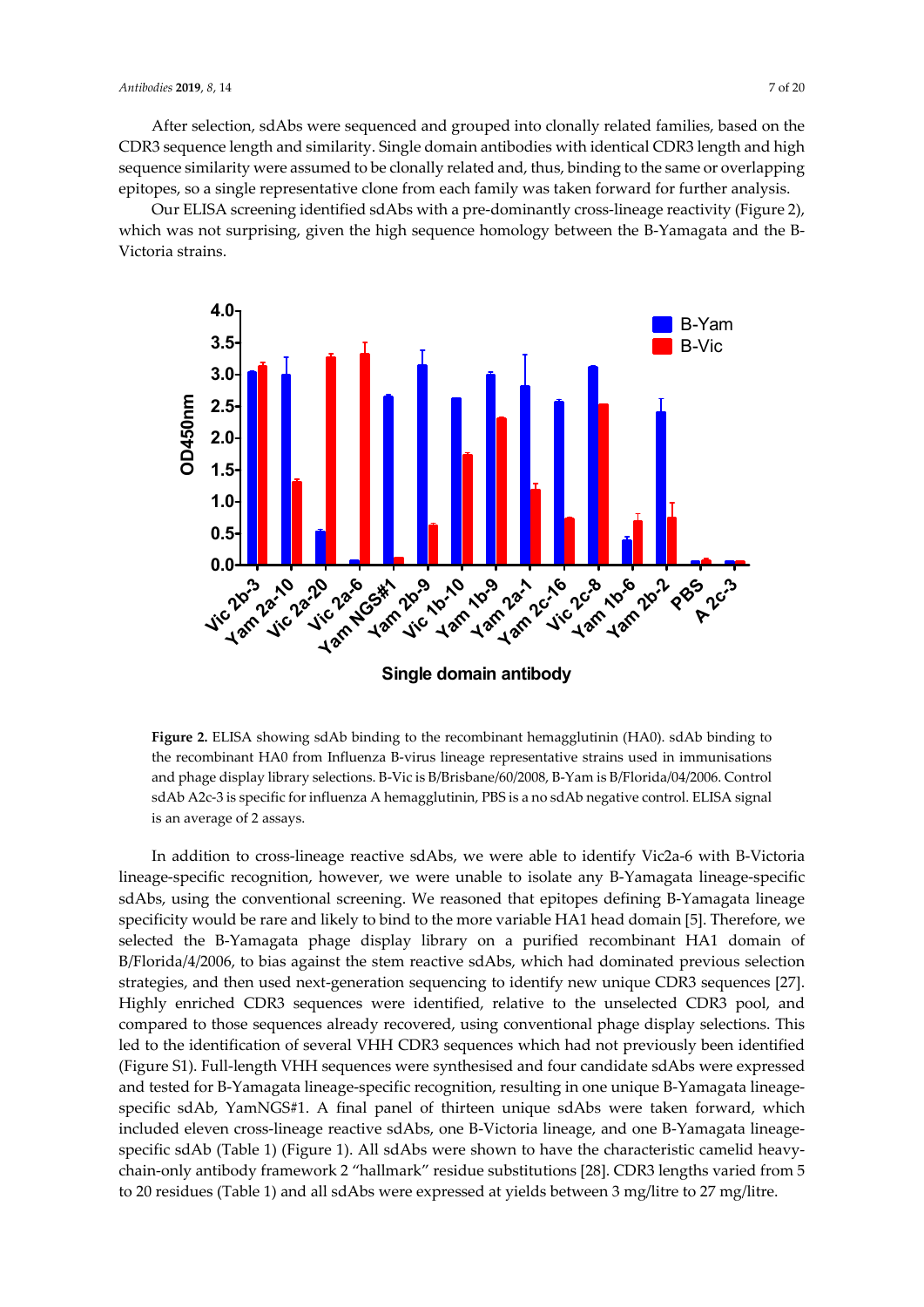| Nanobody   | CDR3 sequence          | <b>B-Yamagata</b> | <b>B-Victoria</b> |  |
|------------|------------------------|-------------------|-------------------|--|
| Vic2b-3    | <b>AADAVVAGPDDEYDY</b> | $+$               | $+$               |  |
| $Yam2a-10$ | <b>NVGFNY</b>          | $^{+}$            | $^{+}$            |  |
| $Vic2a-20$ | ASKGTDYIDGIYYISYQFNS   | $^{+}$            | $^{+}$            |  |
| $Vic2a-6$  | VASPFSTGRATLPYQYPY     |                   | $^{+}$            |  |
| YamNGS#1   | AAASLCSFSSNDYFY        | $+$               |                   |  |
| $Yam2b-9$  | AAGSGGRYDY             | $+$               | $^{+}$            |  |
| $Vic1b-10$ | <b>NAPTYSN</b>         | $^{+}$            | $+$               |  |
| Yam1b-9    | ALGDFTGLTNLRQAFYDF     | $+$               | $+$               |  |
| $Yam2a-1$  | <b>NFPRSSS</b>         | $+$               | $^{+}$            |  |
| $Yam2c-16$ | <b>NTHDY</b>           | $^{+}$            | $^{+}$            |  |
| Vic2c-8    | ALGDFSGSLWAYEYDF       | $+$               | $+$               |  |
| Yam1b-6    | AAAKGGGAYSMISAYTY      | $^{+}$            | $+$               |  |
| $Yam2b-2$  | <b>RLDHWLVSGY</b>      | $^{+}$            | $+$               |  |

**Table 1.** VHH CDR3 sequences of specific single domain antibodies.

Binding to recombinant HA0 from the B-Victoria strain (B/Brisbane/60/2008) and the B-Yamagata strain (B/Florida/04/2006) in ELISA, indicated as binding (+) or not binding (-).

We tested the extent of cross-reactivity on a panel of whole virus antigen standards, corresponding to the strains included in seasonal vaccines between 1973 and 2014 (Table 2). Most of the sdAbs initially identified as cross-reactive with the B lineage representative strains B/Brisbane/60/2008 (B-Victoria) and B/Florida/04/2006 (B-Yamagata), used for library construction (Table 1), showed extensive cross-reactivity going, both, forward and backwards in time, including the pre-lineage split strain (B/HongKong/08/73).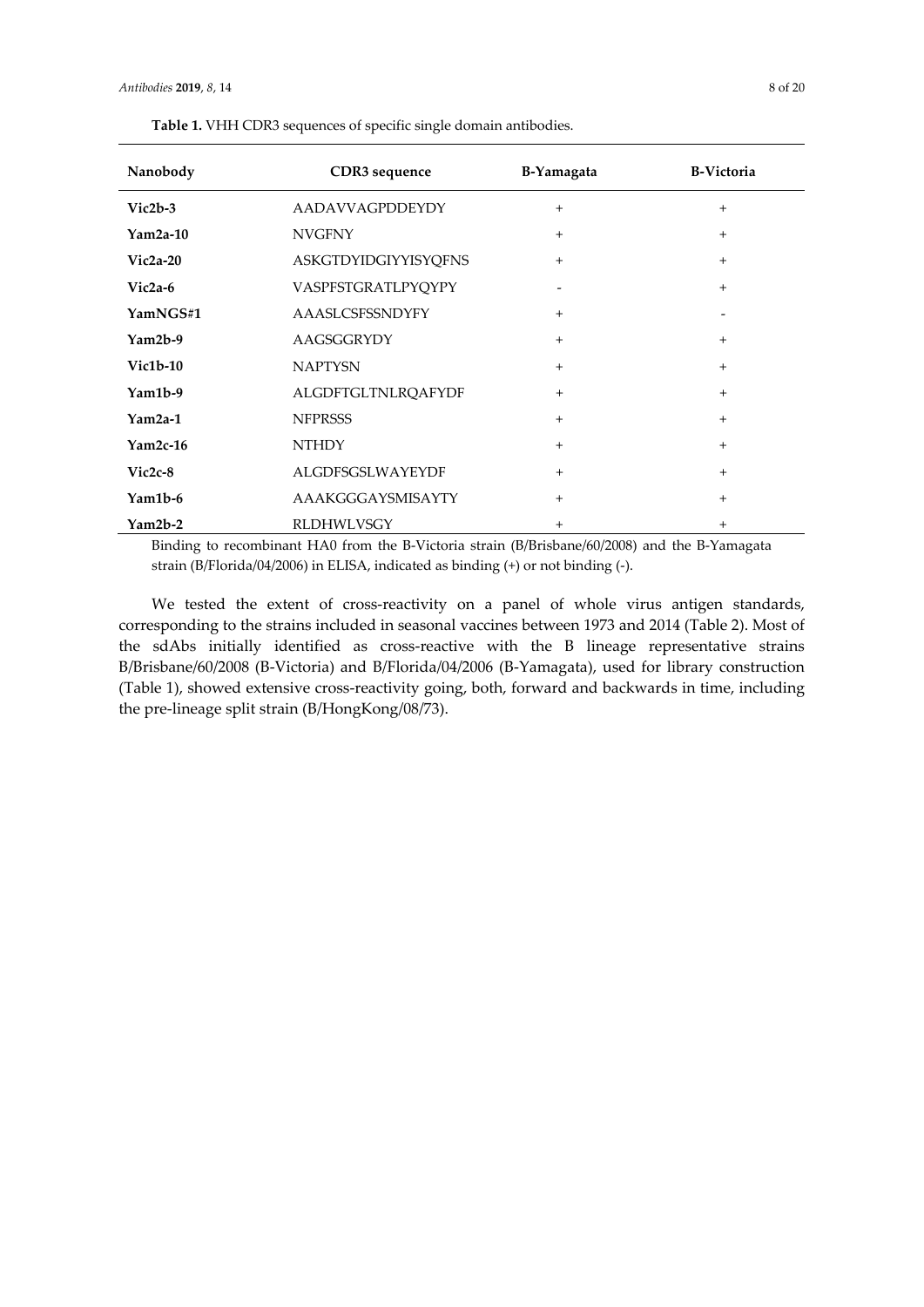| Antigen Standard      | Year | Vic2b-3 | Yam2a-10 | Vic2a20 | Vic2a-6 | YamNGS#1 | Yam2b-9 | <b>Vic1b-10</b> | Yam1b-9 | Yam2a-1 | $Yam2c-16$ | Vic2c-8 | Yam1b-6 | Yam2b-2 |
|-----------------------|------|---------|----------|---------|---------|----------|---------|-----------------|---------|---------|------------|---------|---------|---------|
| $B/B$ risbane/60/2008 | 2008 | 0.34    | 0.16     | 2.30    | 2.42    | 0.08     | 0.45    | 0.79            | 0.30    | 0.82    | 0.45       | 0.29    | 0.50    | 0.07    |
| B/Malaysia/2506/2004  | 2004 | 0.07    | 0.08     | 3.54    | 1.93    | 0.09     | 0.68    | 1.39            | 0.40    | 1.43    | 0.72       | 0.40    | 0.59    | 0.07    |
| B/Shangdong/7/97      | 1997 | 0.39    | 0.14     | 2.58    | 0.32    | 0.06     | 0.69    | 0.96            | 0.30    | 0.92    | 0.51       | 0.28    | 0.31    | 0.08    |
| B/Victoria/2/87       | 1987 | 0.43    | 0.20     | 3.31    | 0.86    | 0.09     | 0.56    | 1.27            | 0.83    | 1.35    | 1.15       | 0.77    | 1.04    | 0.11    |
| B/HongKong/8/73       | 1973 | 0.46    | 0.39     | 0.06    | 0.07    | 0.13     | 0.34    | 1.48            | 0.66    | 1.41    | 0.72       | 0.56    | 0.29    | 0.09    |
| $B/Y$ amagata/16/88   | 1988 | 0.83    | 1.76     | 2.41    | 1.07    | 0.09     | 1.59    | 1.85            | 0.98    | 1.79    | 1.01       | 0.87    | 0.71    | 0.12    |
| $B/Y$ amanashi/166/98 | 1994 | 0.74    | 1.08     | 0.11    | 0.07    | 0.07     | 1.70    | 2.16            | 1.34    | 2.41    | 1.35       | 1.24    | 1.70    | 0.14    |
| B/Harbin/7/94         | 1994 | 0.28    | 0.26     | 0.14    | 0.09    | 0.44     | 0.38    | 0.57            | 0.27    | 0.52    | 0.36       | 0.27    | 0.30    | 0.06    |
| $B/I$ iangsu/10/2003  | 2003 | 0.46    | 0.71     | 1.16    | 0.08    | 0.59     | 0.66    | 1.32            | 0.53    | 1.33    | 0.46       | 0.53    | 0.23    | 0.06    |
| B/Florida/4/2006      | 2006 | 0.42    | 0.40     | 0.16    | 0.07    | 0.83     | 0.62    | 0.64            | 0.20    | 0.68    | 0.31       | 0.18    | 0.32    | 0.07    |
| B/Mass'/02/2012       | 2012 | 0.53    | 0.82     | 0.79    | 0.05    | 1.00     | 3.03    | 1.82            | 0.94    | 1.96    | 0.85       | 0.84    | 1.57    | 0.10    |
| B/Phuket/3073/2013    | 2013 | 0.58    | 1.22     | 0.15    | 0.06    | 0.11     | 1.01    | 0.94            | 0.55    | 0.96    | 0.45       | 0.52    | 0.32    | 0.08    |
| B/Utah/9/2014         | 2014 | 0.90    | 1.36     | 0.14    | 0.07    | 0.10     | 0.31    | 1.13            | 0.52    | 1.20    | 0.43       | 0.50    | 0.21    | 0.05    |
| A/Brisbane/10/2007    | 2007 | 0.05    | 0.06     | 0.07    | 0.07    | 0.07     | 0.06    | 0.06            | 0.07    | 0.06    | 0.07       | 0.06    | 0.07    | 0.07    |

**Table 2.** Single domain antibody recognition of the whole virus antigen standards by ELISA.

B-Victoria strains ranging from 1987–2008 and B-Yamagata strains from 1988–2014. Pre-lineage split strain highlighted in red. Influenza B strains used as immunogens for the sdAb library generation are highlighted in blue. Influenza A strain control highlighted in green. Table arranged to show strains moving away from pre-lineage split in time, with most recent strains being the farthest away. Values shown are the average of two independent assays. sdAb binding was tested at a single concentration of 10  $\mu$ g/mL.  $OD_{450} \ge 1.0$ ,  $OD_{450} \ge 0.5$ ,  $OD_{450} \ge 2$  × negative control for each sdAb. B/Mass'/02/2012 is B/Massachusetts/02/2012.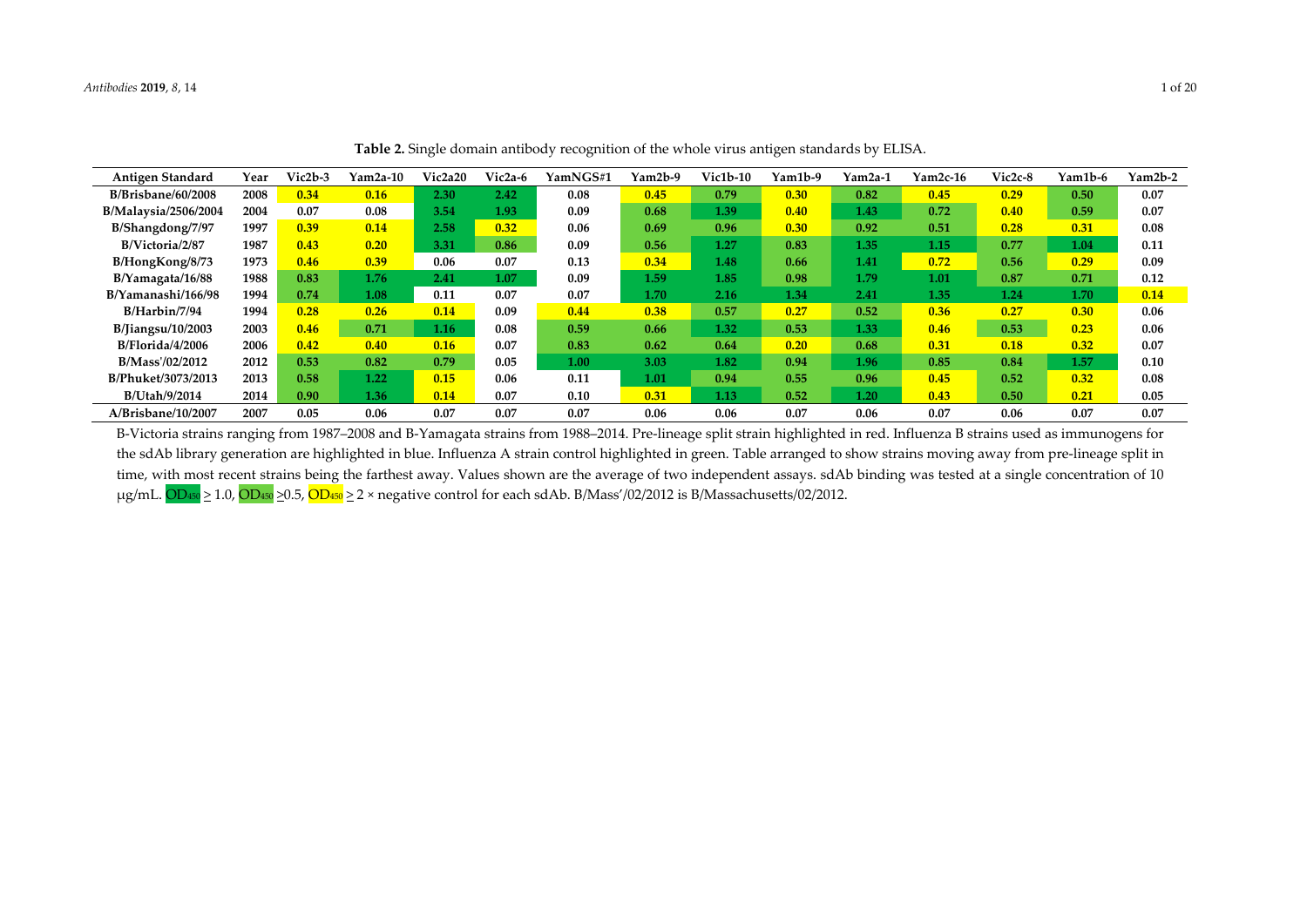Single domain antibodies Yam2b-9, Vic1b-10, Yam 1b-9, Yam2a-1, Yam2c-16, Vic2c-8, and Yam1b-6 recognised all antigen standards tested from the pre-lineage split virus B/HongKong/8/73, up to more recent vaccine viruses B/Brisbane/60/2008 (B-Victoria lineage) and B/Utah/9/2014 (B-Yamagata lineage). The B-Victoria lineage-specific sdAb Vic2a-6 showed reactivity to all B-Victoria strains tested between 1987–2008, but also bound the earliest B-Yamagata strain (B/Yamagata/16/1988), just post-split*.* YamNGS#1 was identified as having B-Yamagata lineagespecific binding and was able to recognize the Yamagata strains between 1994 and 2012, covering a duration of eighteen years (Table 2).

#### *3.2. Grouping sdAbs on the Basis of HA1 Head Domain or Stem Domain-Specific Binding*

Single domain antibodies were tested for binding to the head domain, or the HA stem region, using surface plasmon resonance on both full-length recombinant HA0 and HA1 (head domain) from representative B-Yamagata and B-Victoria strains (Table 3, Supplementary Figure S2).

| Single<br>domain<br>antibody | B Yam HA1 <sup>1</sup><br><b>B/Florida</b><br>/4/2006 | B Yam HA0 <sup>2</sup><br><b>B/Florida</b><br>/4/2006 | <b>B</b> Vic HA <sub>1</sub><br><b>B/Brisbane</b><br>/60/2008 | <b>B</b> Vic HA0 <sup>2</sup><br><b>B/Brisbane</b><br>/60/2008 | Domain      | Specificity          |
|------------------------------|-------------------------------------------------------|-------------------------------------------------------|---------------------------------------------------------------|----------------------------------------------------------------|-------------|----------------------|
| $Vic2b-3$                    | 0.27nM                                                | 1.57nM                                                | 0.06nM                                                        | 0.11nM                                                         | Head        | Cross reactive       |
| $Yam2a-10$                   | 3.49 <sub>nM</sub>                                    | 6.70 <sub>n</sub> M                                   | $+3$                                                          | 3.30nM                                                         | Head        | Cross reactive       |
| $V$ ic $2a-20$               | 173nM                                                 | $\overline{\phantom{a}}$                              | 0.79 <sub>nM</sub>                                            | 0.48nM                                                         | Head        | Cross reactive       |
| $Vic2a-6$                    |                                                       | $\overline{\phantom{a}}$                              | 0.07nM                                                        | 0.08 <sub>n</sub> M                                            | Head        | <b>B-Vic lineage</b> |
| YamNGS#1                     | 11.8 <sub>n</sub> M                                   | 2.39nM                                                | $\overline{a}$                                                |                                                                | Head        | B-Yam lineage        |
| Yam2b-9                      |                                                       | 2.13nM                                                | $\overline{\phantom{a}}$                                      | 10.0 <sub>n</sub> M                                            | Stem        | Cross reactive       |
| $Vic1b-10$                   |                                                       | 0.28nM                                                |                                                               | 1.1nM                                                          | Stem        | Cross reactive       |
| Yam1b-9                      |                                                       | 0.10nM                                                | $\overline{\phantom{0}}$                                      | 0.08 <sub>n</sub> M                                            | <b>Stem</b> | Cross reactive       |
| $Yam2a-1$                    |                                                       | 0.14nM                                                | $\overline{\phantom{a}}$                                      | 7.40 <sub>n</sub> M                                            | Stem        | Cross reactive       |
| $Yam2c-16$                   |                                                       | 1.46nM                                                | $\overline{\phantom{0}}$                                      | 0.76nM                                                         | Stem        | Cross reactive       |
| $Vic2c-8$                    |                                                       | 0.13nM                                                | $\overline{\phantom{0}}$                                      | 0.37nM                                                         | <b>Stem</b> | Cross reactive       |
| Yam1b-6                      |                                                       | 5.43nM                                                | $\overline{\phantom{a}}$                                      | 0.60nM                                                         | Stem        | Cross reactive       |
| $Yam2b-2$                    |                                                       | 10.0 <sub>n</sub> M                                   |                                                               | 1.36nM                                                         | Stem        | Cross reactive       |

**Table 3.** Epitope classification of full-length (HA0) and head domain (HA1) using surface plasmon resonance (SPR).

<sup>1</sup> HA1 is purified hemagglutinin head domain (Residues Met1-Arg361 of B/Florida/04/2006 and residues Met1-Arg362 of B/Brisbane/60/2008). <sup>2</sup>HA0 is purified full-length hemagglutinin. <sup>3</sup>Binding could be seen but could not be resolved using the BIAevaluation™ software.

Five sdAbs were shown to be specific to the HA1 domain and eight sdAbs only showed recognition of the full-length HA0. Most of the cross-reactive sdAbs were classified as stem-specific, however, three sdAbs were predicted to bind cross-reactive epitopes in the head domain. The B-Victoria lineage-specific sdAb Vic2a-6, bound to the head domain of the B/Brisbane/60/2008 (B Victoria), but did not bind to the B/Florida/04/2006 head domain or the full-length HA (B-Yamagata), which was consistent with recognition of a B-Victoria lineage-specific epitope in the head domain. YamNGS#1 bound to the head domain of the B/Florida/04/2006 (B-Yamagata), but showed no binding to the head domain of the B/Brisbane 60/2008 (B-Victoria), indicating that it binds to a B-Yamagata lineage-specific epitope in the head domain. The sdAbs had a high affinity down to <100 pM, reflecting the affinity maturation possible using the prime and boost immunisation of alpacas. The panel of sdAbs were grouped as cross-reactive head binding (Vic2b-3, Yam2a-10, Vic2a-20), crossreactive stem binding (Yam 2b-9, Vic1b-10, Yam1b-9, Yam2a-1, Yam2c-16, Vic2c-8, Yam1b-6, Yam2b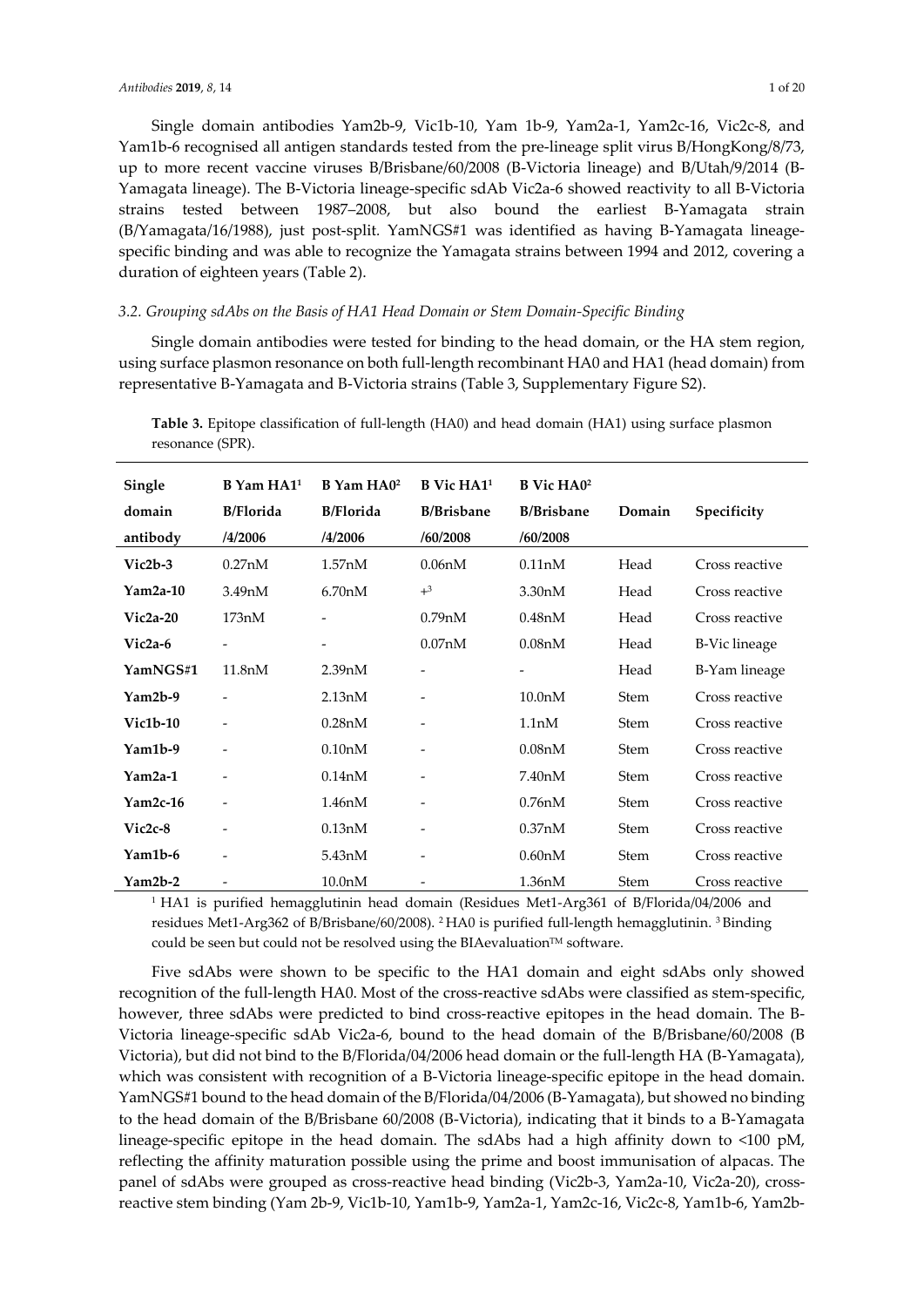2), B Victoria lineage-specific head binding (Vic2a-6) or B-Yamagata lineage-specific head binding (YamNGS#1) (Table 3).

#### *3.3. In vitro Neutralisation Activity of Single Domain Antibodies*

Purified sdAbs were tested for their ability to neutralise influenza virus pseudotypes, corresponding to the different IBV lineages, using micro-neutralisation assays [24]. Six of the eight sdAbs identified as cross-reactive and binding to the epitopes in the HA stem region, were shown to be capable of neutralising pseudoviruses of both lineages with the most potent sdAb, Vic1b-10, having IC50 values of 0.2 nM and 15.5 nM on B-Vic and B-Yam lineage viruses, respectively (Table 4). Yam2b-9 and Yam2b-2, although cross-reactive on the recombinant antigen (Figure 2, Table 3), showed only a lineage-specific neutralisation activity. There was generally a good correlation between affinity and neutralisation activity, except for Vic2c-8, which was shown to be the least potent in neutralization, despite having an affinity comparable to the other cross-reactive, sdAbs (Table 3, Table 4).

| Single<br>domain<br>antibody | B/Yamagata<br>/16/1988<br>(Yamagata)<br>$IC50$ [nM] | <b>B/Victoria</b><br>/2/1987<br>(Victoria)<br>$IC50$ [nM] | <b>B/Florida</b><br>/4/2006<br>(Yamagata)<br>$IC50$ [nM] | <b>B/Brisbane</b><br>/60/2008<br>(Victoria)<br>$IC50$ [nM] |
|------------------------------|-----------------------------------------------------|-----------------------------------------------------------|----------------------------------------------------------|------------------------------------------------------------|
| Vic2b-3                      | 104                                                 | 81                                                        | 246                                                      | 240                                                        |
| $Yam2a-10$                   |                                                     |                                                           |                                                          |                                                            |
| $Vic2a-20$                   |                                                     | 1.1                                                       |                                                          | 112                                                        |
| Vic2a-6                      | 315                                                 | 159                                                       |                                                          | 10                                                         |
| YamNGS1#1                    | -                                                   | -                                                         | NT                                                       | NT                                                         |
| Yam2b-9                      | 30.5                                                |                                                           | NT                                                       | NT                                                         |
| <b>Vic1b-10</b>              | 0.2                                                 | 15.5                                                      | NT                                                       | NT                                                         |
| Yam1b-9                      | 31.7                                                | 81.8                                                      | NT                                                       | NT                                                         |
| $Yam2a-1$                    | 81.8                                                | 6                                                         | NT                                                       | NT                                                         |
| $Yam2c-16$                   | NT                                                  | NT                                                        | NT                                                       | NT                                                         |
| Vic2c-8                      | 202.5                                               | 228                                                       | NT                                                       | NT                                                         |
| Yam1b-6                      | 26.6                                                | 12.6                                                      | NT                                                       | NT                                                         |
| Yam2b-2                      |                                                     | 113.5                                                     | NT                                                       | NT                                                         |

**Table 4.** Neutralisation of the influenza B pseudotype viruses.

NT-Not Tested; IC50 is the sdAb concentration in nM that gives 50% inhibition; and (-) indicates no neutralisation activity.

Both, Vic2a-6 and Vic2a-20 showed a B-Vic lineage-specific neutralisation activity with Vic2a-6 also showing a low level of neutralisation activity on the earliest post-split B/Yamagata/16/88 strain. This was consistent with Vic2a-6 recognising an antigen standard corresponding to the same strain (Table 2).

#### *3.4. Identification of the B Victoria Lineage-Specific Epitope*

For a more precise epitope mapping, we used the yeast surface display which we had previously used to epitope map the sdAb binding to HA from A(H1N1)pdm09 [16]. The B/Brisbane/60/2008 HA0 precursor gene (B-Victoria lineage) (corresponding to the residues D1-I534 of the mature protein) was sub-cloned into a yeast display vector, where it was fused to a SV5 epitope tag, enabling the detection of a full-length expression and display of the folded HA0 on the yeast surface (Figure 3). Yeast cells were simultaneously labelled with an anti-SV5 antibody to determine the HA0 display levels and an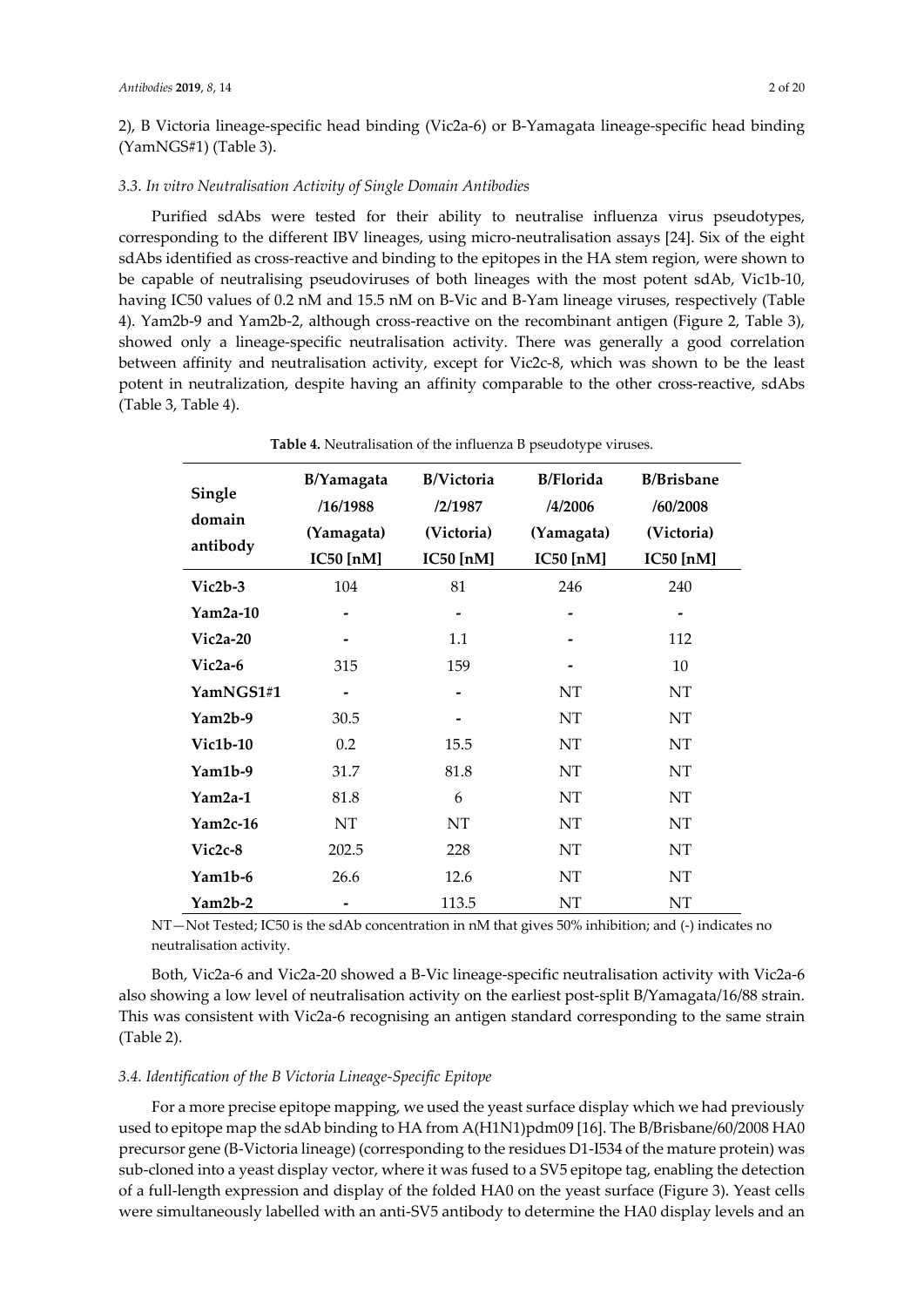anti c-Myc antibody to show binding of the individual sdAbs. The head binding sdAbs Vic2b-3, Yam2a-10, Vic2a-20, and the Vic2a-6 bound yeast displayed the B-Victoria lineage HA0, whilst YamNGS#1 did not show any binding, which was consistent with its B-Yamagata lineage specificity (Table 3) (Figure 4*).* The stem binding sdAbs did not show any binding which suggested that their epitope was not accessible on the yeast cell surface.



HA display (anti-SV5)

**Figure 3.** Cell sorting and isolation of candidate mutations interfering with the Vic2a-6 sdAb binding. Flow cytometry plots for two rounds of negative sorting for loss of binding to Vic2a-6, by gating cells in the lower right quadrant of the FACS dot plot, as indicated. Plasmids from the sorted yeast clones were sequenced and mutations in the HA which interfered with sdAb binding to HA, were identified. Residue numbering was according to B/HongKong/8/73 [29].

A library of the B-Victoria lineage HA0 mutants was generated using a low rate error-prone PCR to give, approximately, 1 mutation per HA gene [16]. The library was then selected for two rounds, for the loss of binding to the B-Victoria lineage-specific sdAb Vic2a-6 (Figure 3). Random clones from the sorted population of yeast cells were sequenced to identify HA mutations that were enriched, relative to the unselected library, and so were predicted to be residues directly involved in the binding epitope. Clones with mutations introducing/replacing cysteine or proline residues were discarded, as they were predicted to have indirect effects on the sdAb binding. Several mutations were identified relative to the unselected library, which were all mapped within the 120 loop of the head domain between residues 116-137 (Figure 3), which has previously been identified as an antigenic site on the IBV-HA [29,30]. The panel of mutant HA's was tested on the other head binding sdAbs, and mutation G133D was shown to interfere with the binding of all head-specific sdAbs, equally. Amino acid 133 sits within a highly structured region 'PGGP', which is consistent with having a more destabilising pleiotropic effect. The V124D mutation also interfered with all head binding sdAbs, equally, and was also classified as having a pleiotropic effect. Both of these mutations could not be associated with lineage-specific binding, so were not investigated further. The I125T mutation was also ruled out as a direct contact residue for the Vic2a-6, as it also abolished binding to all head binding sdAbs, equally. It is interesting to note that this threonine mutation was also present as a 'naturally' occurring variant in the early pre-lineage split strain B/HongKong/08/73, to which two of our head binding sdAbs (Vic2a-6 and Vic2a-20) did not bind (Table 2). The remaining residues 122 and 129, on the other hand, were predicted to correlate with the B-Victoria lineage binding and the enrichment of two separate mutations at position 122 (H122L and H122Y), suggested the importance of histidine 122 for the binding of Vic2a-6.

Sequence alignment of the epitope region 116–137 of the B-Victoria and the B-Yamagata strains tested in ELISA (Table 2), showed that histidine 122 and asparagine 129, spanned regions of divergence between the two lineages (Figure 5). We, therefore, re-created three single residue mutants in a wild-type HA0 background, H122L, N129D, and a naturally occurring substitution, H122Q, where the B-Vic preferred residue (histidine) was substituted with the B-Yam preferred residue (glutamine) (Figure 5). Flow cytometry experiments of the sdAb binding to the mutant HA0s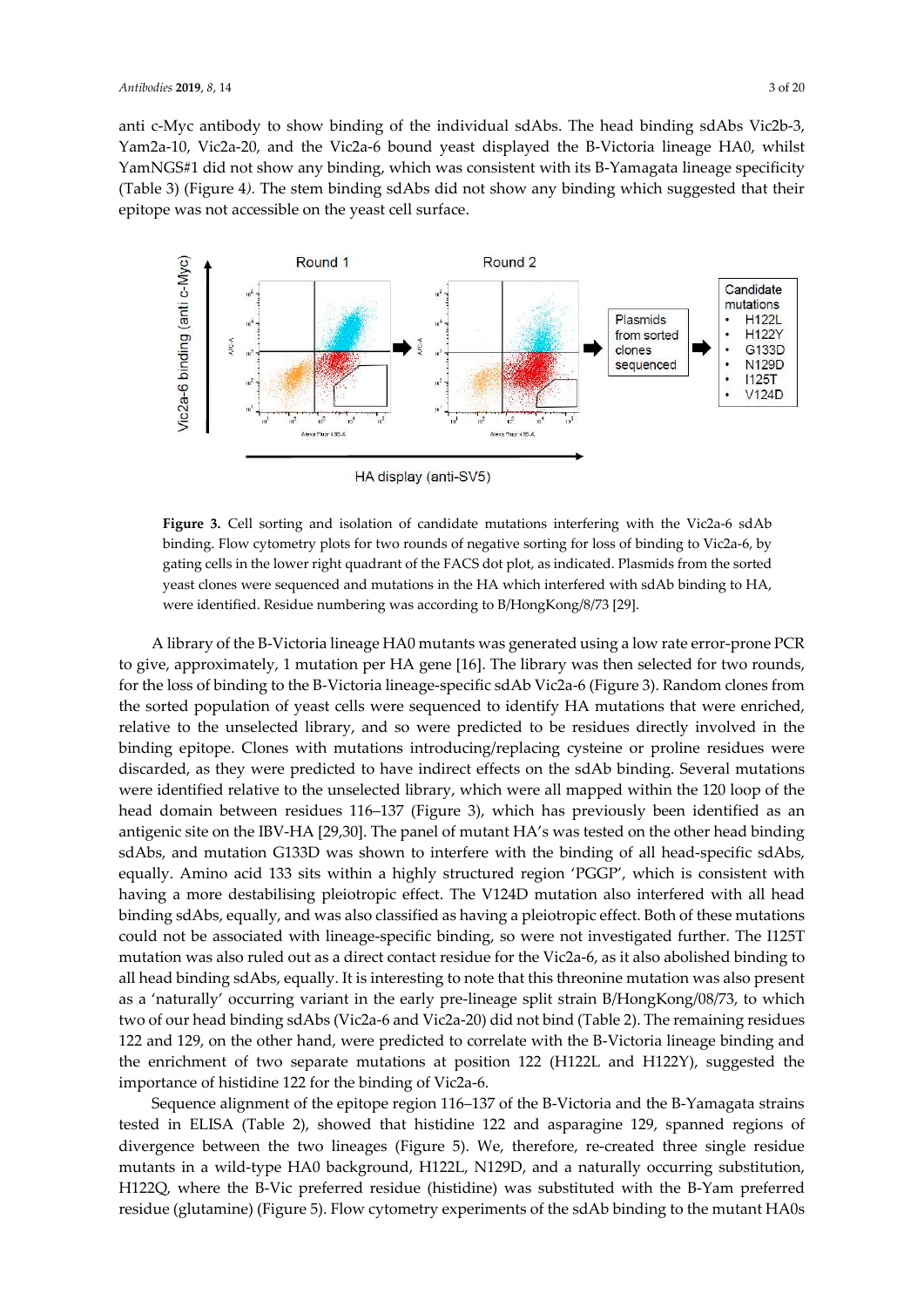(Figure 4), showed that the H122L mutation completely abolished the binding of both Vic2a-6 and Vic2a-20, whereas, the H122Q mutation reduced the binding of both sdAbs to between 14% and 24% of binding to the wt HA0, confirming the importance of this residue in the epitope footprint of both sdAbs (Figure 4). The N129D mutation only interfered with the Vic2a-6 binding, with no effect on the Vic2a-20, suggesting that, although these two sdAbs recognized the overlapping epitopes, they were not identical. This was consistent with their having unique VHH CDR3 sequences which defined their respective paratopes and interactions with HA (Table 2). None of the above three mutations had any effect on the binding of Vic2b-3, which bound to a different epitope on the HA0 head domain of the IBV.



B

Nanobody binding (anti c-Myc, scale 0 - 105)

Figure 4. Binding of the sdAbs to the B-Victoria single residue mutant HA0's. Candidate single residue mutations predicted to correlate with lineage-specific binding and a naturally occurring substitution H122Q, which differentiated between the B-Victoria and B-Yamagata strains, were generated and binding was tested using yeast display and flow cytometry. (**A**) Detection of the HA0 display level, using detection of the SV5 epitope tag attached to the HA0, showing that the mutations had no effect on the HA0 display level relative to the wild-type (wt) HA0 (indicated by vertical arrow). (**B**) Flow cytometry histograms showing binding of the Vic2a-6, Vic2a-20, Vic2b-3 and the YamNGS#1 to the wild-type HA (B/Brisbane/60/2008 precursor HA0) and selected mutants (the positive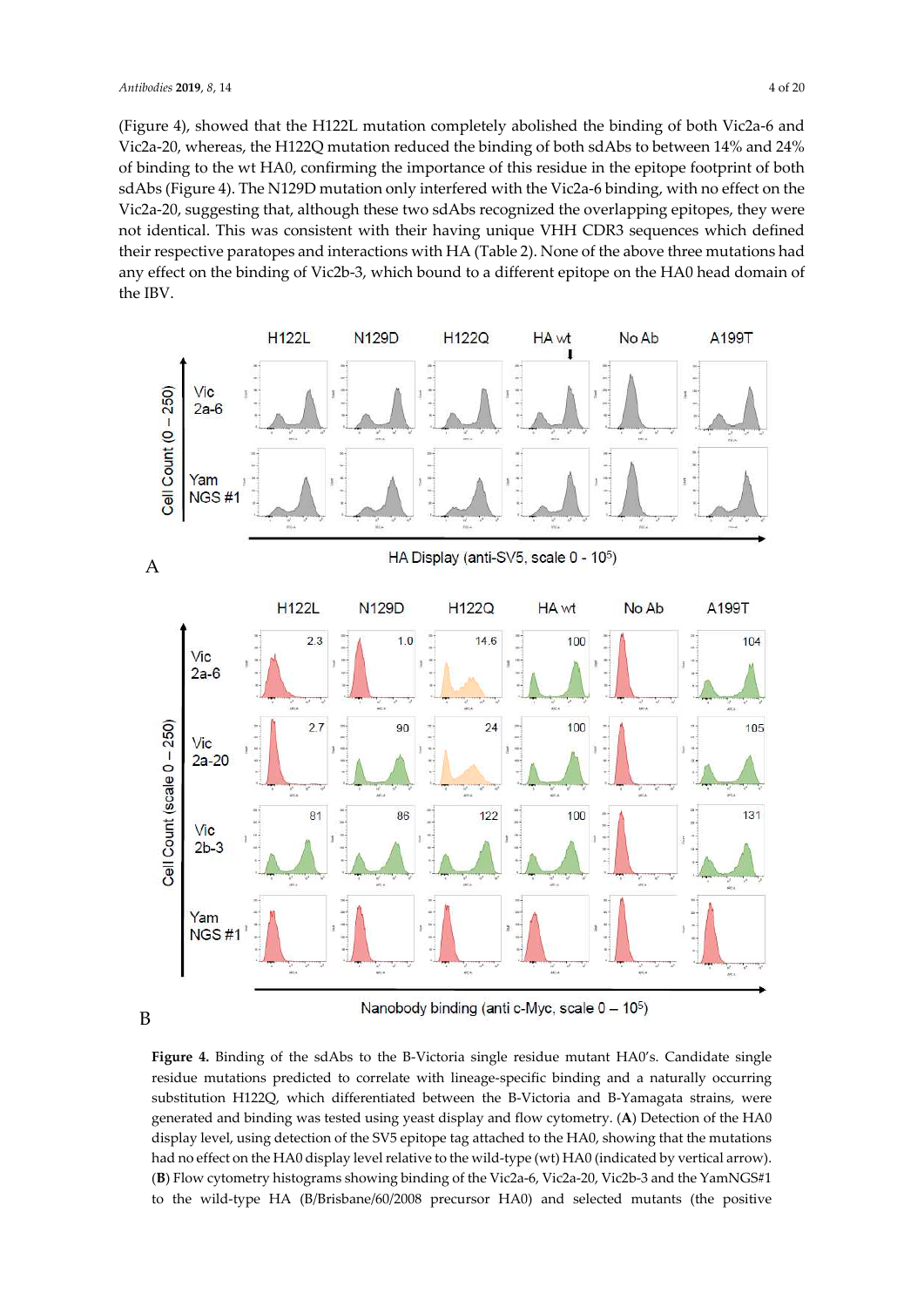population is the right peak, whereas, the left peak shows the unbound and unstained populations). Mutations that completely eliminated sdAb binding are shown in red, those that partially affected binding are shown in orange and those that had no effect are shown in green. We determined the extent of sdAb binding by dividing the geometric mean fluorescence intensity (MFI) of each sdAb mutant pair by the value of the MFI of the wild-type B-Vic HA sdAb interaction and the resulting ratio, normalised to a percentage value of the wild-type interaction. Relative binding of the sdAbs was categorised as 'no binding' (in red) $-$ < 5%; 'intermediate binding' (in orange) $-$ between 20-40%; and 'strong binding' (in green) $\rightarrow$  40%; shown in the upper right-hand quadrant of the flow cytometry histograms. Graphs shown are a representative of at least two independent experiments.



**Figure 5.** Sequence logo of antigen standards spanning predicted the epitope for lineage-specific, head-binding, single domain antibodies. Candidate residues, predicted to have a role in the binding epitope footprint of the Vic2a-6 are numbered, according to the B/HongKong/8/73, [29] within 116-137. Alignment of the B-Victoria (top) pre-lineage split strain (middle) and the B-Yamagata strains (bottom) are shown for the strains used to determine the sdAb-specificity profile (Table 2). Protein sequences used were translated from the DNA sequences: B/Brisbane/60/2008 (gb:ACN29380.1), B/Malaysia/2506/2004 (gb:ACR15732.1), B/Shangdong/9/97 (gb:AAM12546.1), B/Victoria/2/87 (gb:M58428.1) of the B-Victoria lineage; B/Yamagata/16/88 (gb:ABL77255.1), B/Yamanashi/166/98 (gb: CY019531.1), B/Harbin/7/94 (gb:AF060003.1), B/Jiangsu/10/2003 (gb:ACF54202.1), B/Florida/4/2006 (gb:ACF54246.1, B/Massachusetts/02/2012 (gb:KC892118.1), B/Phuket/3037/2013 (GISAID, EPI529345), B/Utah/9/2014 (gb|AMB72003.1) of the B-Yamagata lineage; and the prelineage split strain B/HongKong/8/73 (gb: AAA43717.1).

#### **4. Discussion**

Monoclonal antibodies are generally seen as requiring a paired light and heavy-chain to recognise a target antigen. However, there are now several examples of stem binding human monoclonal antibodies to both IAV and IBV, which only use their heavy-chain for binding, with no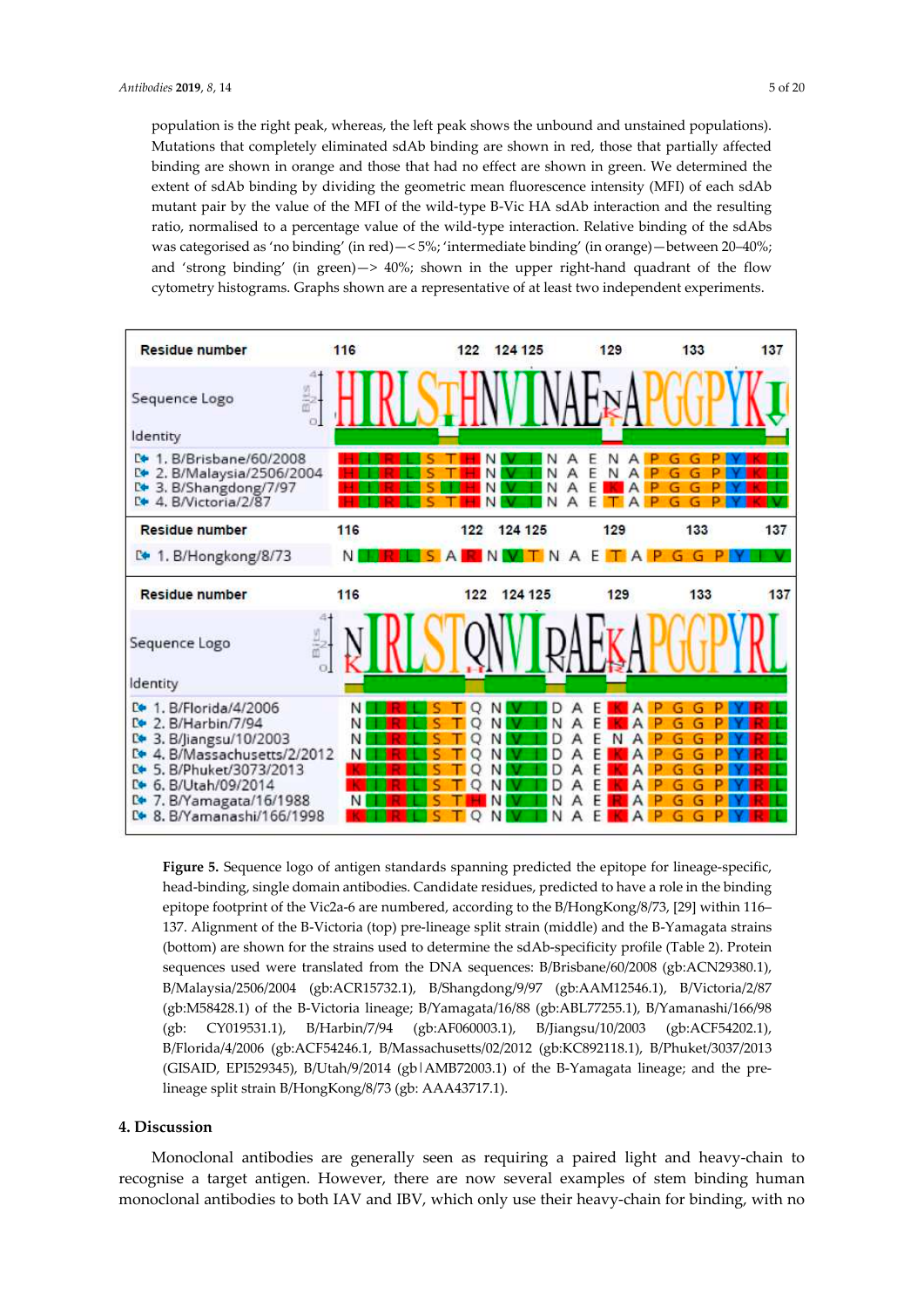contacts being made by the light chain [7,8,10]. Guided by this observation, we have previously used alpacas as a route to high-affinity, cross-neutralising, single domain antibodies (Nanobodies $TM$ ), naturally devoid of a paired LC, which bind to equivalent epitopes in the HA stem of the IAV [14,16]. This unique antibody format has several advantages over the conventional MAbs and, in particular, their small oblate structure and extended CDR3 loop makes them naturally equipped to access grooves and clefts, such as those on viral surfaces [21,31]. In addition, the potential for a smaller epitope footprint of the sdAbs, compared with conventional antibodies, which have evolved to bind to larger, flatter surfaces, might translate into a higher genetic barrier for an escaping virus and retention of binding for a longer period, in evolutionary time.

Within this study we have identified the sdAbs, specific to the IBV-HA, which have broad crossreactivity and lineage-specific recognition. Single domain antibodies Vic1b-10, Yam1b-9, and the Yam2a-1 were shown to have a broad cross-reactivity, covering strains spanning over 20 years. This clearly shows that these sdAbs bind to the epitopes resistant to antigenic change and could be expected to maintain recognition of the influenza B HA, over a significant period of time (Table 2). In addition, these sdAbs were capable of neutralizing the influenza lentiviral pseudotypes, corresponding to the two prototype viruses representing the two divergent lineages, B/Victoria/2/87 and B/Yamagata/16/88, suggesting that they might have a potential in immunotherapeutics. Single domain antibodies, because of their simple molecular structure, can be easily re-formatted for halflife extension [32,33]. This could give immediate, short-term immunity, independent of influenza vaccination or the need for a functioning immune system. Longer term passive immunity, using cross-neutralising antibodies, can be achieved using a viral vector-mediated gene delivery [34,35]. In addition, the high stability and ability to withstand nebulisation are distinct advantages of the sdAbs, over human antibody formats, and mean intranasal delivery is possible, allowing deep penetration into the respiratory tract [36]. The potential applications of the cross-reactive sdAbs against IBV, extend beyond immune prophylaxis [10], and include a diagnosis of circulating IBV strains, or vaccine potency assays [19,37], for quantitating the HA content of vaccines.

Given the current requirements of the quadrivalent vaccines we sought to prove that we could isolate lineage-specific sdAbs, in a short timeframe, which would be able to maintain reactivity for a significant length of time, ideally over several seasonal vaccine changes. The identification of sdAbs, which bind to lineage-specific epitopes, is more challenging, given the high sequence and antigenic similarity between the lineages. However, using phage display and next-generation sequencing, we were able to identify, both, a B-Victoria (Vic2a-6) and a B-Yamagata (YamNGS#1) lineage-specific sdAb. Initial attempts using conventional screening to identify B-Yam lineage-specific sdAbs were unsuccessful. We reasoned that this was likely due to the low sampling of the selected clones and the dominance of the cross-reactive sdAbs during selection. Using NGS, we were able to overcome these difficulties and identify a B-Yam lineage-specific sdAb, demonstrating that NGS-assisted screening is a useful addition to the phage display process, particularly, in identifying rare sdAb specificities. The B-Victoria lineage-specific sdAb Vic2a-6 was shown to neutralise B/Brisbane/60/2008 (B-Victoria) but not the B/Florida/04/2006 (B-Yamagata), suggesting that it binds to a lineage-specific epitope in the head domain (Table 3). Another sdAb, Vic2a-20, showed preferential binding to the immobilised B-Victoria strains, using surface plasmon resonance (Table 3), with a greater than 100-fold higher affinity for the B-Victoria than the B-Yamagata HA, which was consistent with the B-Victoria lineagespecific neutralisation observed (Table 4). This suggests that the Vic2a-20 has a preferred B-Victoria lineage-specificity rather than the absolute-specificity shown by the Vic2a-6. The sdAb YamNGS#1 showed an absolute specificity for the B-Yamagata strains, with no binding to any of the B-Victoria strains tested (Table 2). The immunogen used to generate the YamNGS#1 was the 2006 B-Yamagata vaccine strain (B/Florida/04/2006) and lineage-specific binding was maintained for a period of 6 years, up to the 2012 strain (B/Massachusetts/02/2012).

In order to understand the structural basis of lineage-specific binding of the sdAb Vic2a-6, we used yeast display and mutational scanning [16,38]. Yeast display has emerged as a powerful tool for epitope mapping, as its eukaryotic translation machinery acts as a quality control for functional, folded, protein variants [39]. In addition, simultaneous selection for, both, display and sdAb binding,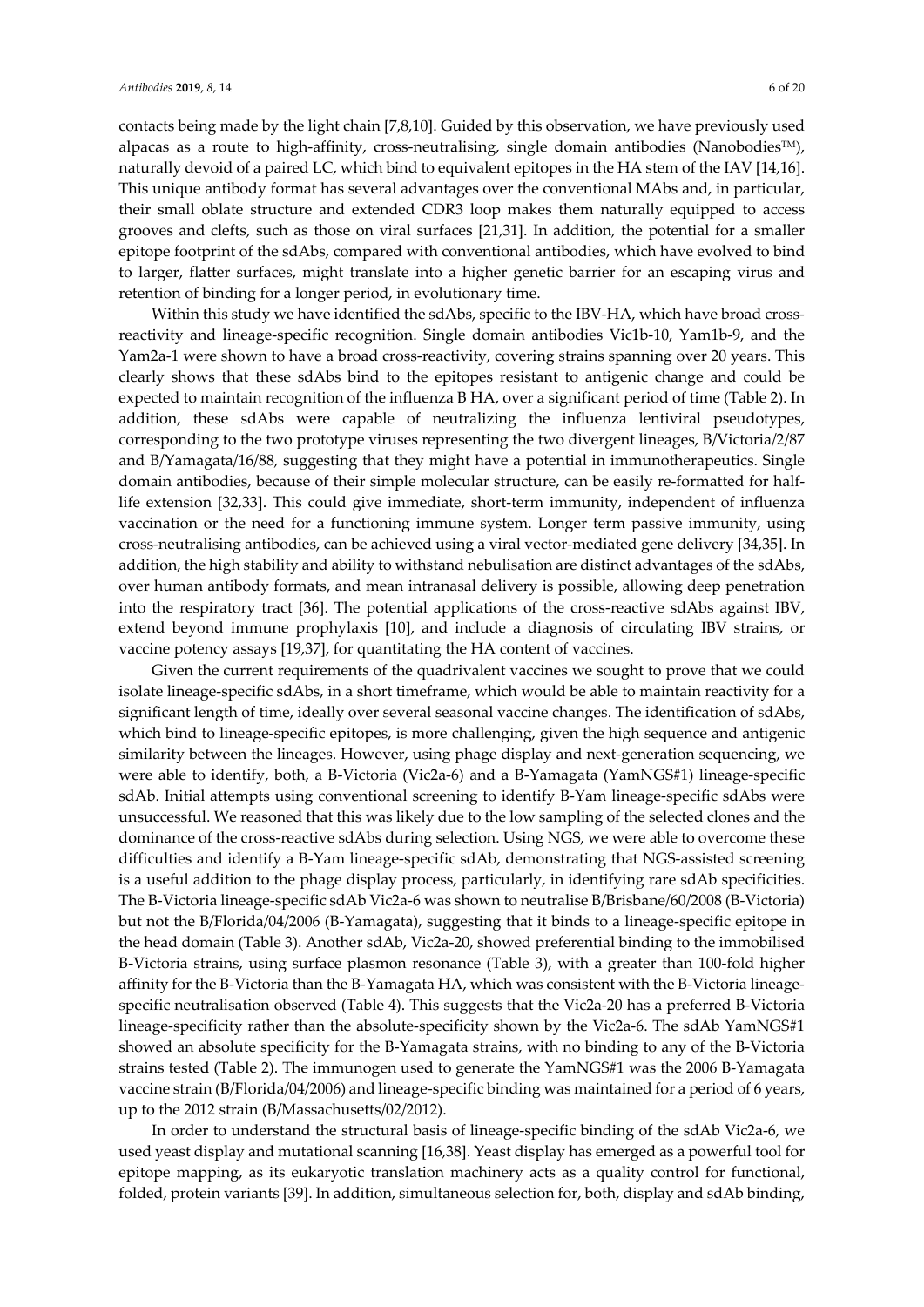using flow cytometric cell sorting means, each protein variant can be selected on the basis of multiple parameters. Selection of a HA0 mutant library on Vic2a-6 identified several candidate mutations, predicted to specifically interfere with binding. All these mutations lie within the 120 loop spanning residues 116–137, which is a region of high antigenic diversity [29,30]. The I125T mutation was selected from our B-Victoria HA0 mutant library, which is also a naturally occurring substitution (Figure 3). Analysis of naturally occurring IBV-HA sequences identified threonine as being present in the very early pre-lineage split strain (B/Hongkong/8/73) (Figure 5), which mutated to an isoleucine in later IBV strains. The ability to relate the I125T mutation to the absence of binding of Vic2a-6 and Vic2a-20, highlighted the potential of yeast display and mutational scanning to correlate sdAb binding and strain-specificity profiles to the natural sequence divergence of IBV-HA. Mutational scanning predicted that residues 122 and 129 were key residues in the epitope footprint of Vic2a-6. The H122L mutation was shown to completely abolish binding of the Vic2a-6 and Vic2a-20, whereas N129D completely abolished binding of the sdAb Vic2a-6, with no effect on the binding of Vic2a-20. This demonstrated that although these sdAbs' epitopes were overlapping, they were also distinct, which was consistent with the Vic2a-20 only having a 'preferred' B-Vic lineage-specific binding (Table 2). The naturally occurring H122Q mutation associated with the sequence divergence of IBV (Figure 5) gave a significant reduction in binding to between 14% and 24% of the wild-type HA interaction but did not completely abolish binding. This suggests that this conservative polar substitution was associated with B-Victoria lineage-specific binding, but the N129 residue was a more significant determinant of the lineage-specific binding of the Vic2a-6. The natural sequence diversity at residue 122, in the B-Victoria strains (97% His: 1% Gln), compared to the B-Yamagata strains (94% Gln: 5% His) indicated that the preferences for either amino acid, although significant, was not complete [30]. The close correlation of binding specificity in ELISA with the identity of residue 122, was highlighted by the binding of the Vic2a-6 to B/Yamagata/16/88 (Table 2) and the neutralisation of a pseudotype corresponding to this same strain (Table 4). Although this was the earliest B-Yamagata strain, following the divergence of the two lineages, it maintained a histidine at position 122, and retained binding to Vic2a-6, which was only lost in the later B-Yamagata strains with the substitution of a glutamine. Correlating the mutations which interfere with binding of the Vic2a-6 and Vic2a-20, with the structure of HA, showed that the epitope footprint was adjacent to the receptor binding site and within the 120 loop (Figure 6). The 120 loop was one of the four main regions on the influenza B HA1 head domain, identified as being dominant in the antigenic evolution of the most recent strains [29,30,40]. The identification of lineage-specific sdAbs, which are able to retain binding to an epitope, over such a long period of time (20 years in the case of Vic2a-6 and 18 years in the case of YamNGS#1), despite binding to the hyper-variable head domain, was somewhat surprising. It is interesting to speculate that this was due to the well-documented ability of sdAbs to bind to small grooves and pockets on protein surfaces, which might represent a higher genetic barrier for escape than conventional antibodies which bind to larger flatter surfaces [16].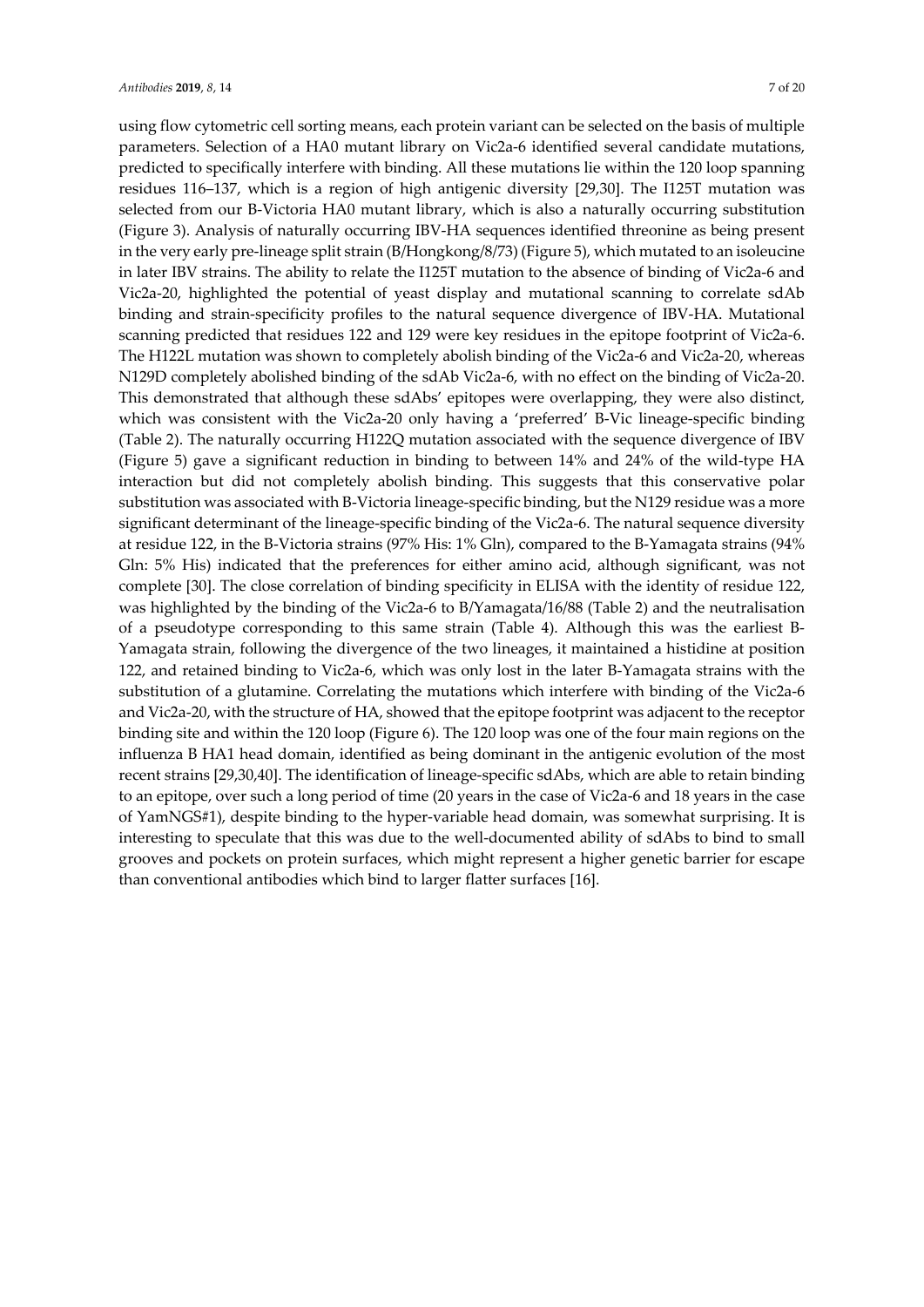

**Figure 6.** Correlation of the sdAb epitopes with the Hemagglutinin structure. The structure of the HA0 monomer (B/Brisbane/60/2008 PDB structure 4FQM) is shown with the HA1 domain in blue, the stem region in grey, the 120 loop in yellow and the receptor binding site (RBS) in green. The residue of H122 and N129 associated with the B-Victoria lineage-specific binding of the sdAb Vic2a-6 or preferred binding of the Vic2a-20 are shown in red. The binding specificity of the sdAb panel are shown in relation to the HA head and stem region.

We have shown that it is possible to isolate high-affinity, cross-reactive and lineage-specific sdAbs from alpacas immunised with a single seasonal vaccine strain, which can maintain binding and resistance to natural antigenic changes, over a significant period of time. We have also highlighted that next-generation sequencing analysis of phage displayed libraries can be useful in identifying sdAbs that may have been missed using more limited conventional ELISA-based screening. In addition, using yeast display and mutational scanning we have been able to correlate the lineage-specific binding with the structure of HA and have related natural antigenic diversity within this epitope with the sdAb (Nanobody<sup>TM</sup>) reagent binding. This suggests that yeast display epitope mapping could be adapted to give a comprehensive analysis of the epitope of lineage-specific sdAbs, which could be used for quadrivalent vaccine potency testing, and in addition, it could predict when a sdAb might lose its binding and needs updating [37].

**Supplementary Materials:** The following are available online at www.mdpi.com/2073-4468/8/1/14/s1, Figure S1: Isolation of the B-Yamagata lineage-specific nanobodies, using NGS. High copy number CDR3's using antibody mining toolbox (**A**) were normalised for each sequencing run and presented as % Relative Frequency (**B**,**C**). Fold increase in CDR3 frequencies were then calculated from a CDR3 frequency, in the unselected phage library and the same CDR3ís frequency after selection of the HA1 domain, or of the full-length HA0 (**D**,**E**), Figure S2: Grouping as head- or stem-specific binding using surface plasmon resonance (SPR). The kinetic binding constants (*kon and koff*) of the panel of nanobodies were determined using SPR and single-cycle kinetics. Data are presented as rate plots with iso-affinity diagonals (RAPID) where the diagonals (dotted lines) are connecting the points of equal dissociation constant (KD). Affinity on (**A**) the B-Yamagata head domain (HA1) of the B/Florida/04/2006, (**B**) the full-length HA0 of the B/Florida/04/2006, (**C**) the B-Victoria head domain (HA1) of the B/Brisbane/60/2008, and (**D**) the full length HA0 of the B/Brisbane/60/2008, is shown. Fitting was with single-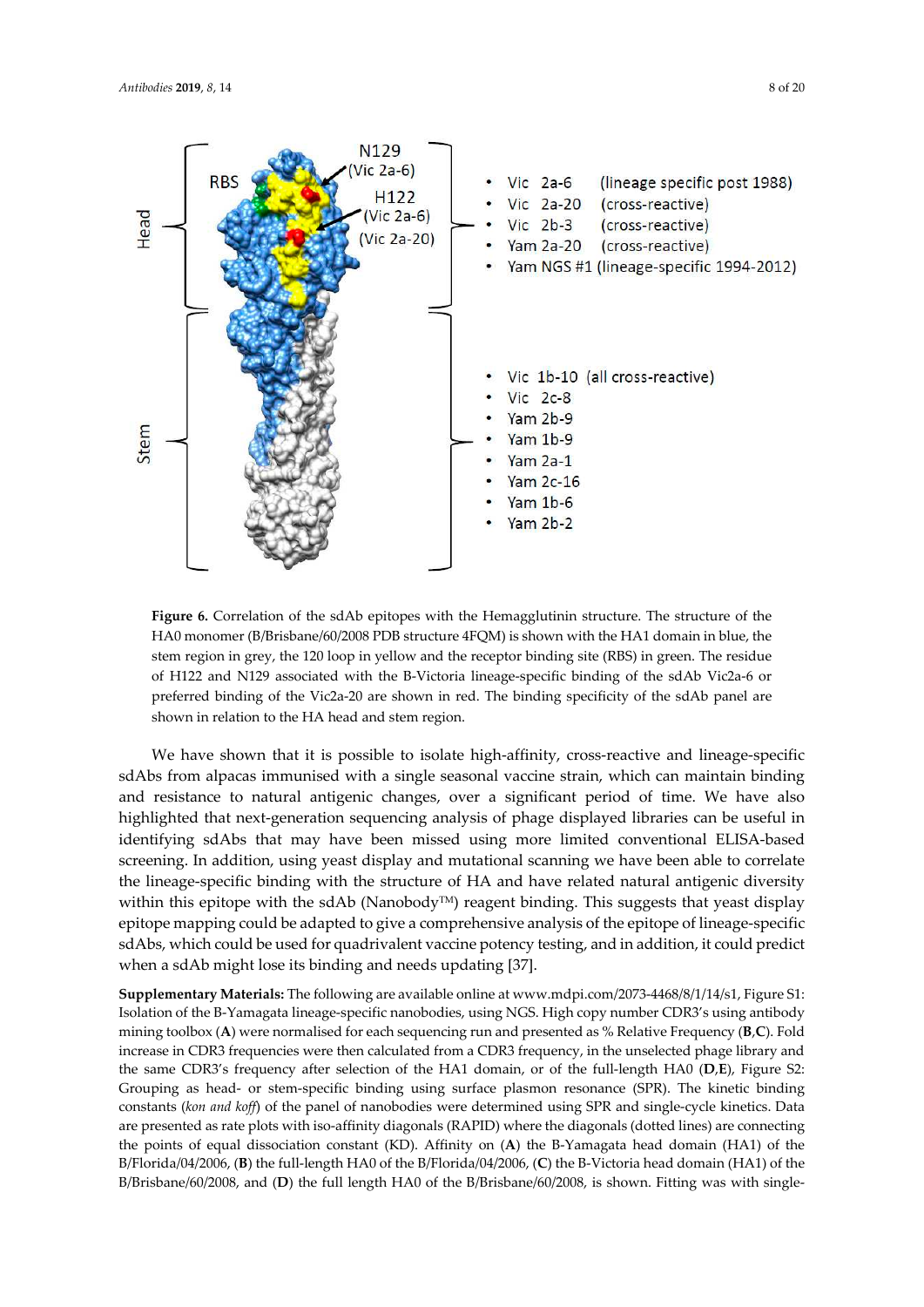**Author Contributions:** Methodology, W.R., T.G., C.B., P.R., G.W.C., C.Y.C. and S.E.H.; Investigation, W.R., T.G., C.B., P.R., C.Y.C., G.W.C. and S.E.H.; Writing–Original Draft Preparation, W.R.; Writing-Review & Editing, W.R., S.E.H., C.B., O.G.E., G.W.C. and N.T.; Supervision, O.G.E. and S.E.H.; Funding Acquisition, O.G.E. and S.E.H.

**Funding:** This project has been funded in whole or in part by the Federal funds from the U.S. Department of Health and Human Services, Office of the Assistant Secretary for Preparedness and Response, Biomedical Advanced Research and Development Authority, under Contract No. HHSO100201300005C.

**Acknowledgments:** The authors would like to thank Edward Mee for helpful discussions and assistance with Next-Generation Sequencing.

**Conflicts of Interest:** The authors declare no conflict of interest.

#### **References**

- 1. Zhou, H.; Thompson, W.W.; Viboud, C.G.; Ringholz, C.M.; Cheng, P.Y.; Steiner, C.; Abedi, G.R.; Anderson, L.J.; Brammer, L.; Shay, D.K. Hospitalizations associated with influenza and respiratory syncytial virus in the United States, 1993-2008. Clin. Infect. Dis. 2012, 54, 1427-1436, doi:10.1093/cid/cis211.
- 2. Paul, G.W.; Schmier, J.K.; Kuehn, C.M.; Ryan, K.J.; Oxford, J. The burden of influenza B: A structured literature review. *Am. J. Public Health* **2013**, *103*, e43ñe51, doi:10.2105/AJPH.2012.301137.
- 3. Heikkinen, T.; Ikonen, N.; Ziegler, T. Impact of influenza B lineage-level mismatch between trivalent seasonal influenza vaccines and circulating viruses, 1999-2012. *Clin. Infect. Dis.* 2014, 59, 1519-1524, doi:10.1093/cid/ciu664.
- 4. Corti, D.; Cameroni, E.; Guarino, B.; Kallewaard, N.L.; Zhu, Q.; Lanzavecchia, A. Tackling influenza with broadly neutralizing antibodies. Curr. Opin. Virol. 2017, 24, 60-69, doi:10.1016/j.coviro.2017.03.002.
- 5. Skehel, J.J.; Wiley, D.C. Receptor binding and membrane fusion in virus entry: The influenza hemagglutinin. Annu. Rev. Biochem. **2000**, 69, 531-569, doi:10.1146/annurev.biochem.69.1.531.
- 6. Corti, D.; Voss, J.; Gamblin, S.J.; Codoni, G.; Macagno, A.; Jarrossay, D.; Vachieri, S.G.; Pinna, D.; Minola, A.; Vanzetta, F.; et al. A neutralizing antibody selected from plasma cells that binds to group 1 and group 2 influenza A hemagglutinins. Science 2011, 333, 850-856, doi:10.1126/science.1205669.
- 7. Ekiert, D.C.; Bhabha, G.; Elsliger, M.A.; Friesen, R.H.; Jongeneelen, M.; Throsby, M.; Goudsmit, J.; Wilson, I.A. Antibody recognition of a highly conserved influenza virus epitope. *Science* **2009**, 324, 246-251, doi:10.1126/science.1171491.
- 8. Sui, J.; Hwang, W.C.; Perez, S.; Wei, G.; Aird, D.; Chen, L.M.; Santelli, E.; Stec, B.; Cadwell, G.; Ali, M.; et al. Structural and functional bases for broad-spectrum neutralization of avian and human influenza A viruses. *Nat. Struct. Mol. Biol.* 2009, 16, 265-273, doi:10.1038/nsmb.1566.
- 9. Ekiert, D.C.; Kashyap, A.K.; Steel, J.; Rubrum, A.; Bhabha, G.; Khayat, R.; Lee, J.H.; Dillon, M.A.; O'Neil, R.E.; Faynboym, A.M.; et al. Cross-neutralization of influenza A viruses mediated by a single antibody loop. Nature 2012, 489, 526-532, doi:10.1038/nature11414.
- 10. Dreyfus, C.; Laursen, N.S.; Kwaks, T.; Zuijdgeest, D.; Khayat, R.; Ekiert, D.C.; Lee, J.H.; Metlagel, Z.; Bujny, M.V.; Jongeneelen, M.; et al. Highly conserved protective epitopes on influenza B viruses. *Science* **2012**, *337*, 1343-1348, doi:10.1126/science.1222908.
- 11. Yasugi, M.; Kubota-Koketsu, R.; Yamashita, A.; Kawashita, N.; Du, A.; Sasaki, T.; Nishimura, M.; Misaki, R.; Kuhara, M.; Boonsathorn, N.; et al. Human monoclonal antibodies broadly neutralizing against influenza B virus. *PLoS Pathog.* **2013**, *9*, e1003150, doi:10.1371/journal.ppat.1003150.
- 12. Chai, N.; Swem, L.R.; Park, S.; Nakamura, G.; Chiang, N.; Estevez, A.; Fong, R.; Kamen, L.; Kho, E.; Reichelt, M.; et al. A broadly protective therapeutic antibody against influenza B virus with two mechanisms of action. *Nat. Commun.* **2017**, *8*, 14234, doi:10.1038/ncomms14234.
- 13. Zhou, T.; Xu, L.; Dey, B.; Hessell, A.J.; Van, R.D.; Xiang, S.H.; Yang, X.; Zhang, M.Y.; Zwick, M.B.; Arthos, J.; et al. Structural definition of a conserved neutralization epitope on HIV-1 gp120. *Nature* 2007, 445, 732-737, doi:10.1038/nature05580.
- 14. Hufton, S.E.; Risley, P.; Ball, C.R.; Major, D.; Engelhardt, O.G.; Poole, S. The breadth of cross sub-type neutralisation activity of a single domain antibody to influenza hemagglutinin can be increased by antibody valency. *PLoS ONE* **2014**, *9*, e103294, doi:10.1371/journal.pone.0103294.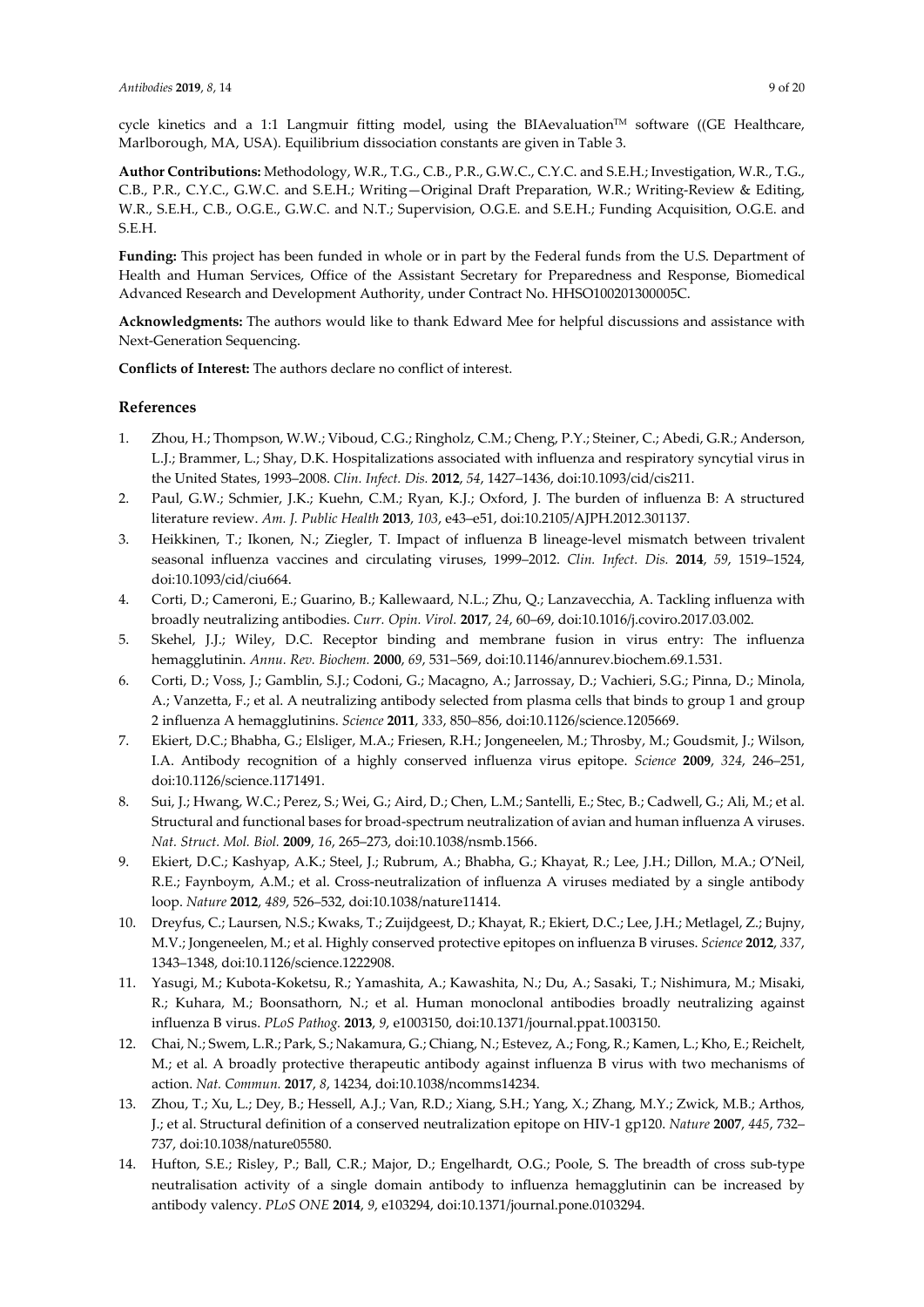- 15. Wu, Y.; Jiang, S.; Ying, T. Single-Domain Antibodies as Therapeutics against Human Viral Diseases. *Front. Immunol.* **2017**, *8*, 1802, doi:10.3389/fimmu.2017.01802.
- 16. Gaiotto, T.; Hufton, S.E. Cross-Neutralising Nanobodies Bind to a Conserved Pocket in the Hemagglutinin Stem Region Identified Using Yeast Display and Deep Mutational Scanning. *PLoS ONE* **2016**, *11*, e0164296, doi:10.1371/journal.pone.0164296.
- 17. Rota, P.A.; Wallis, T.R.; Harmon, M.W.; Rota, J.S.; Kendal, A.P.; Nerome, K. Cocirculation of two distinct evolutionary lineages of influenza type B virus since 1983. *Virology* 1990, 175, 59-68.
- 18. Weir, J.P.; Gruber, M.F. An overview of the regulation of influenza vaccines in the United States. *Influenza Other Respir. Viruses* 2016, 10, 354-360, doi:10.1111/irv.12383.
- 19. Minor, P.D. Assaying the Potency of Influenza Vaccines. *Vaccines* 2015, 3, 90–104, doi:10.3390/vaccines3010090.
- 20. Gonzalez-Sapienza, G.; Rossotti, M.A.; Tabares-da, R.S. Single-Domain Antibodies as Versatile Affinity Reagents for Analytical and Diagnostic Applications. *Front. Immunol.* **2017**, *8*, 977, doi:10.3389/fimmu.2017.00977.
- 21. De Genst, E.; Silence, K.; Decanniere, K.; Conrath, K.; Loris, R.; Kinne, J.; Muyldermans, S.; Wyns, L. Molecular basis for the preferential cleft recognition by dromedary heavy-chain antibodies. *Proc. Natl. Acad. Sci. USA 2006, 103, 4586-4591, doi:10.1073/pnas.0505379103.*
- 22. Karlsson, R.; Katsamba, P.S.; Nordin, H.; Pol, E.; Myszka, D.G. Analyzing a kinetic titration series using affinity biosensors. Anal. Biochem. 2006, 349, 136-147.
- 23. DíAngelo, S.; Glanville, J.; Ferrara, F.; Naranjo, L.; Gleasner, C.D.; Shen, X.; Bradbury, A.R.; Kiss, C. The antibody mining toolbox: An open source tool for the rapid analysis of antibody repertoires. *MAbs* **2014**, *6*, 160-172, doi:10.4161/mabs.27105.
- 24. Carnell, G.W.; Ferrara, F.; Grehan, K.; Thompson, C.P.; Temperton, N.J. Pseudotype-based neutralization assays for influenza: A systematic analysis. *Front. Immunol.* **2015**, *6*, 161, doi:10.3389/fimmu.2015.00161.
- 25. Temperton, N.J.; Hoschler, K.; Major, D.; Nicolson, C.; Manvell, R.; Hien, V.M.; Ha, D.Q.; de Jong, M.; Zambon, M.; Takeuchi, Y.; et al. A sensitive retroviral pseudotype assay for influenza H5N1-neutralizing antibodies. Influenza Other Respir. Viruses 2007, 1, 105-112, doi:10.1111/j.1750-2659.2007.00016.x.
- 26. Ferrara, F.; Carnell, G.; Kinsley, R.; Bottcher-Friebertshauser, E.; Pohlmann, S.; Scott, S.; Fereidouni, S.; Corti, D.; Kellam, P.; Gilbert, S.; et al. Development and use of lentiviral Vectors Pseudotyped with Influenza B Haemagglutinins: Application to vaccine immunogenicity, mAb potency and sero-surveillance studies. *bioRxiv* **2018**, doi:https://doi.org/10.1101/492785.
- 27. Ravn, U.; Didelot, G.; Venet, S.; Ng, K.T.; Gueneau, F.; Rousseau, F.; Calloud, S.; Kosco-Vilbois, M.; Fischer, N. Deep sequencing of phage display libraries to support antibody discovery. Methods 2013, 60, 99-110, doi:10.1016/j.ymeth.2013.03.001.
- 28. Harmsen, M.M.; Ruuls, R.C.; Nijman, I.J.; Niewold, T.A.; Frenken, L.G.; de Geus, B. Llama heavy-chain V regions consist of at least four distinct subfamilies revealing novel sequence features. *Mol. Immunol.* **2000**, 37, 579-590.
- 29. Wang, Q.; Cheng, F.; Lu, M.; Tian, X.; Ma, J. Crystal structure of unliganded influenza B virus hemagglutinin. *J. Virol.* 2008, 82, 3011-3020, doi:10.1128/JVI.02477-07.
- 30. Ni, F.; Kondrashkina, E.; Wang, Q. Structural basis for the divergent evolution of influenza B virus hemagglutinin. *Virology* 2013, 446, 112-122, doi:10.1016/j.virol.2013.07.035.
- 31. Stijlemans, B.; Conrath, K.; Cortez-Retamozo, V.; Van, X.H.; Wyns, L.; Senter, P.; Revets, H.; De Baetselier, P.; Muyldermans, S.; Magez, S. Efficient targeting of conserved cryptic epitopes of infectious agents by single domain antibodies. African trypanosomes as paradigm. *J. Biol. Chem.* 2004, 279, 1256-1261, doi:10.1074/jbc.M307341200.
- 32. Shen, J.; Vil, M.D.; Jimenez, X.; Iacolina, M.; Zhang, H.; Zhu, Z. Single variable domain-IgG fusion. A novel recombinant approach to Fc domain-containing bispecific antibodies. *J. Biol. Chem.* 2006, 281, 10706-10714, doi:10.1074/jbc.M513415200.
- 33. Coppieters, K.; Dreier, T.; Silence, K.; de Haard, H.; Lauwereys, M.; Casteels, P.; Beirnaert, E.; Jonckheere, H.; Van de Wiele, C.; Staelens, L.; et al. Formatted anti-tumor necrosis factor alpha VHH proteins derived from camelids show superior potency and targeting to inflamed joints in a murine model of collageninduced arthritis. Arthritis Rheum. 2006, 54, 1856-1866, doi:10.1002/art.21827.
- 34. Balazs, A.B.; Bloom, J.D.; Hong, C.M.; Rao, D.S.; Baltimore, D. Broad protection against influenza infection by vectored immunoprophylaxis in mice. Nat. Biotechnol. 2013, 31, 647-652, doi:10.1038/nbt.2618.